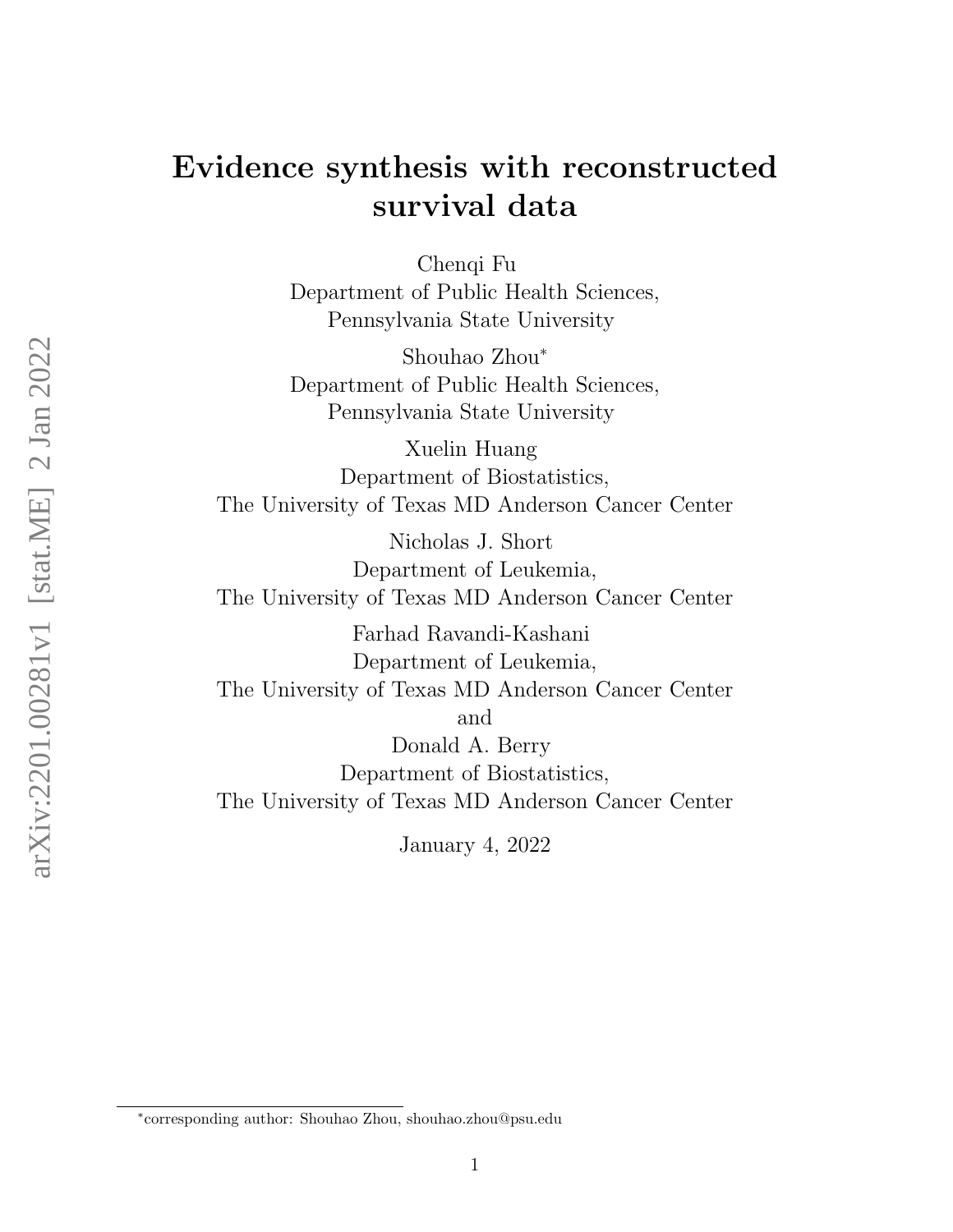#### Abstract

We present a general approach to synthesizing evidence of time-to-event endpoints in meta-analyses of aggregate data (AD). Our work goes beyond most previous metaanalytic research by using reconstructed survival data as a source of information. A Bayesian multilevel regression model, called the "meta-analysis of reconstructed survival data" (MARS), is introduced, by modeling and integrating reconstructed survival information with other types of summary data, to estimate the hazard ratio function and survival probabilities. The method attempts to reduce selection bias, and relaxes the presumption of proportional hazards in individual clinical studies from the conventional approaches restricted to hazard ratio estimates. Theoretically, we establish the asymptotic consistency of MARS, and investigate its relative efficiency with respect to the individual participant data (IPD) meta-analysis. In simulation studies, the MARS demonstrated comparable performance to IPD metaanalysis with minor deviation from the true values, suggesting great robustness and efficiency achievable in AD meta-analysis with finite sample. Finally, we applied MARS in a meta-analysis of acute myeloid leukemia to assess the association of minimal residual disease with survival, to help respond to FDA's emerging concerns on translational use of surrogate biomarker in drug development of hematologic malignancies.

Keywords: Aggregate data; Bayesian modeling; Hazard ratio; Meta-analysis; Proportional hazards assumption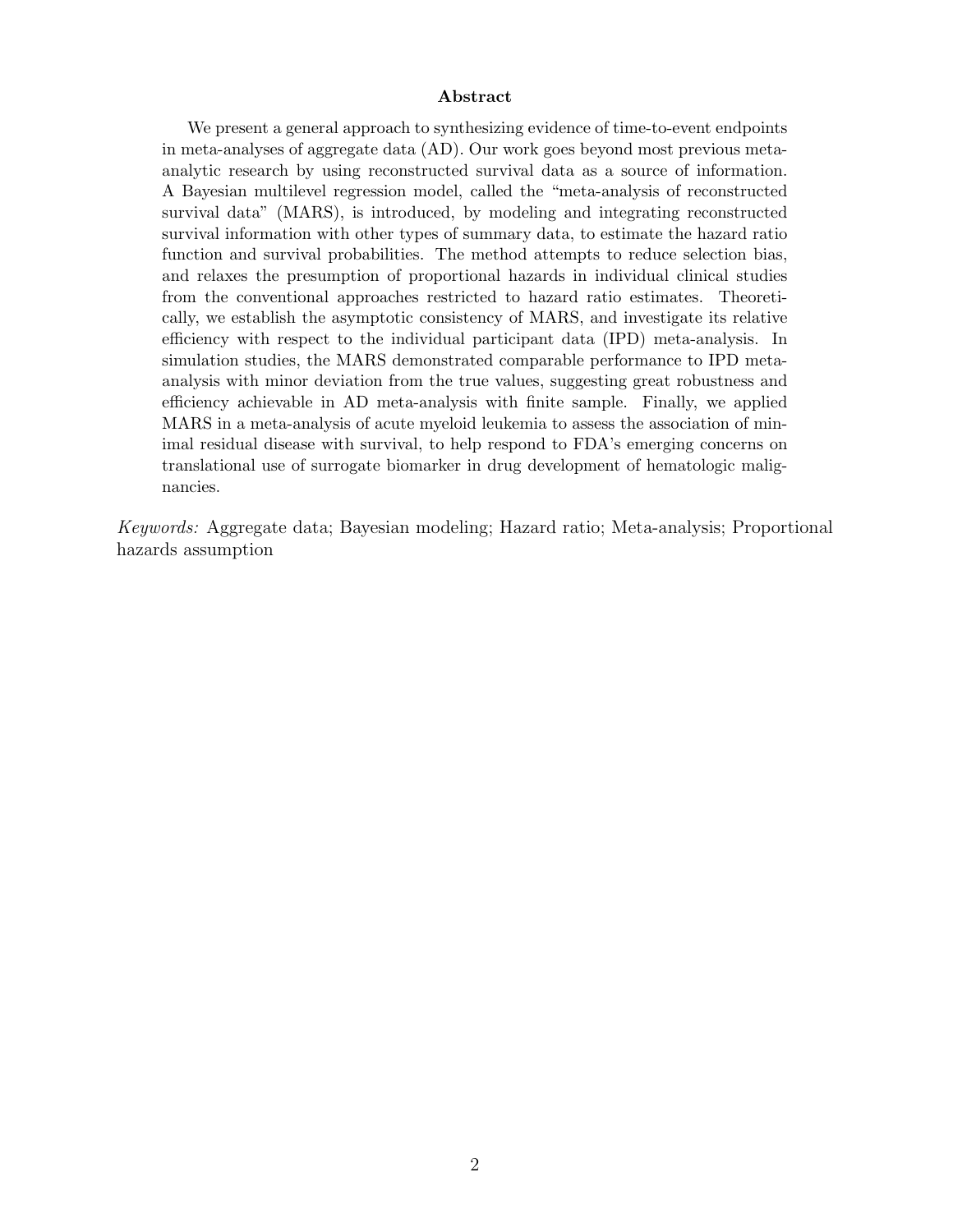# 1 Introduction

The time to occurrence of a disease-related event is the most important outcome measure in clinical trials to assess the efficacy of an intervention. Because the clinical and regulatory evaluation of a new intervention usually involves multiple trials, evidence synthesis using meta-analysis that integrates the survival data of such trials is essential [\(FDA 2018\)](#page-30-0).

In systematic reviews, aggregate data (AD) meta-analysis is the mainstay approach to combining the results of multiple trials. Even though individual patient data (IPD) metaanalysis is considered the gold standard [\(Stewart & Clarke 1995,](#page-34-0) [Riley et al. 2010\)](#page-33-0), IPD were hard to obtain [\(Tierney et al. 2015,](#page-34-1) [Marciniak 2017\)](#page-32-0). A recent systematic survey showed that less than 1% of 78,629 meta-analyses included complete or partial IPD, while the vast majority were based on AD only [\(Nevitt et al. 2017\)](#page-32-1). Thus, it is of utmost importance to develop sensible methodology for AD meta-analysis.

We are concerned in this work with AD meta-analytic methods to synthesize evidence in time-to-event data. For survival outcomes, the standard approach entails a fixed or random effects model on aggregated study-level hazard ratio (HR) estimates [\(Moher et al.](#page-32-2) [2012,](#page-32-2) [Higgins et al. 2020\)](#page-31-0). Owing to data censoring in studies of survival outcomes, HRs are useful for describing differences in treatment effects between an intervention group and control group. Abundant open-source and commercial computational software programs are also conveniently available for conducting meta-analysis.

However, this standard approach poses several methodological limitations and challenges in analysis and reporting. First, applications are constricted under the assumption of proportional hazards. Recent systematic reviews of randomized controlled trials showed that the proportional hazards assumption could be significantly violated in one-fifth of treatment comparisons [\(Rulli et al. 2018\)](#page-34-2), while testing of the proportional hazards as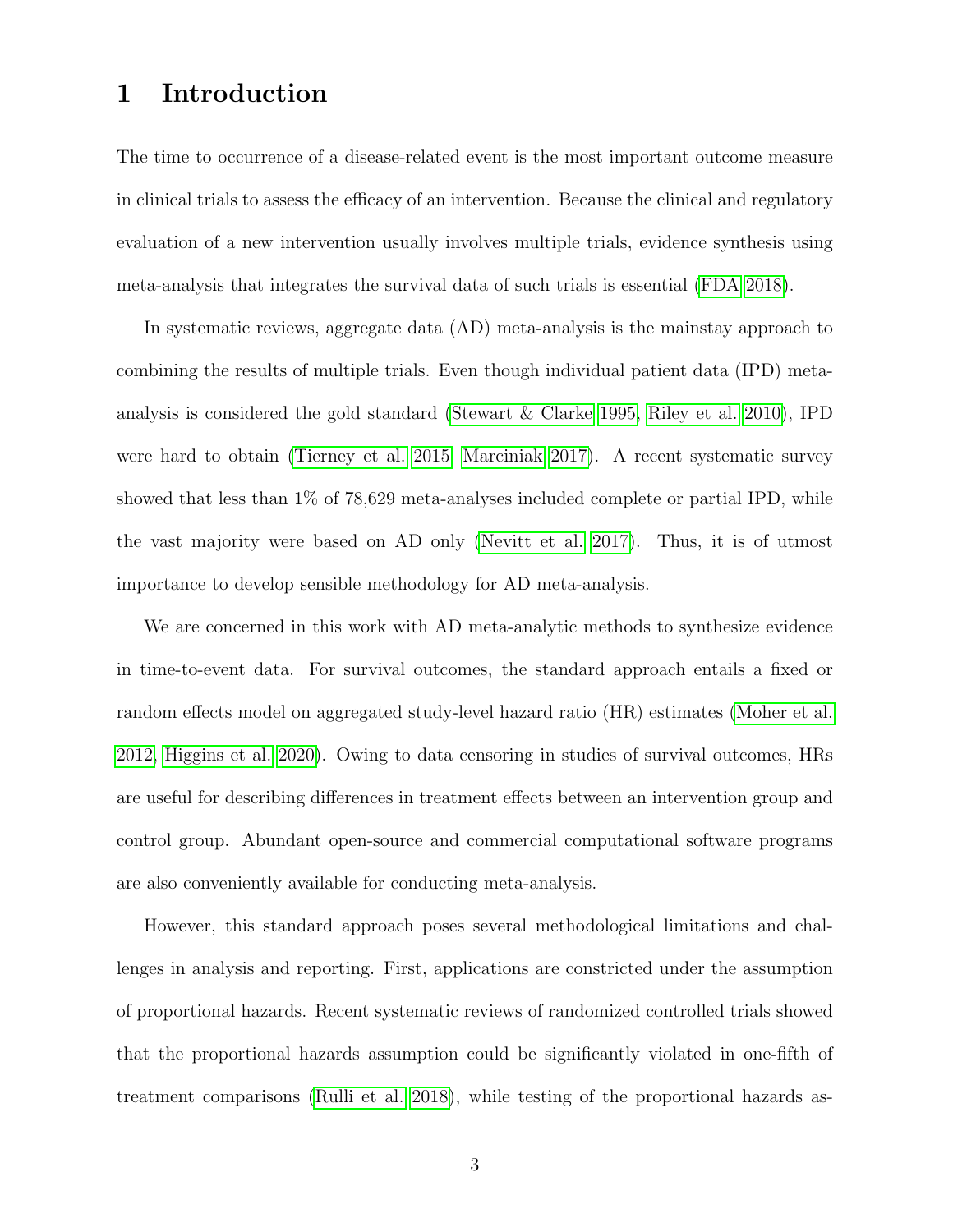sumption seldom was conducted [\(Batson et al. 2016\)](#page-29-0). In fact, significant violations, such as survival curve convergences and crossings, are common in clinical studies, which gives rise to concerns upon general model validity of AD meta-analysis for time-to-event outcomes [\(Kristiansen 2012\)](#page-31-1).

Second, the exclusive use of HR estimates impairs the effectiveness and generalizability of meta-analysis. The strength of systematic review is that it allows evidence to be synthesized from all available clinical information in the literature and allows meta-analysis to combine the information comprehensively. Using HR estimates as the only source of "survival data" simplifies analyses but undermines the generalizability of results by excluding studies that alternatively report other kinds of survival data, such as Kaplan-Meier (KM) curves, log-rank test statistics, median survival times or survival rates. Existing methods to convert those types of survival data to HR estimates involve additional assumptions about time-to-event outcomes [\(Tudur et al. 2001,](#page-35-0) [Tierney et al. 2007\)](#page-35-1) and, given the various duration of studies, could assign study weights improperly [\(Riley et al. 2007\)](#page-33-1).

The last limitation is pertinent to AD meta-analytic reporting for intervention effect. If the proportional hazards assumption is violated in a single study, the interpretation of the overall meta-analytic HR statistics could be a problem. Moreover, it is preeminent to determine survival curves, rather than a hazard ratio, to gauge the risk of the event over time [\(Pocock et al. 2002\)](#page-33-2). Although various methods have been developed in the literature for combining published survival curves [\(Begg et al. 1989,](#page-29-1) [Voest et al. 1989,](#page-35-2) [Shore et al.](#page-34-3) [1990,](#page-34-3) [Reimold et al. 1992,](#page-33-3) [Hunink & Wong 1994,](#page-31-2) [Dear 1994,](#page-30-1) [Arends et al. 2008\)](#page-29-2), they were all rooted in the proportional hazards assumption except [Combescure et al.](#page-29-3) [\(2014\)](#page-29-3). That approach applies a distribution-free approach to estimating the summary survival curve for single-arm studies, but is subject to a risk of bias when multiple curves from the same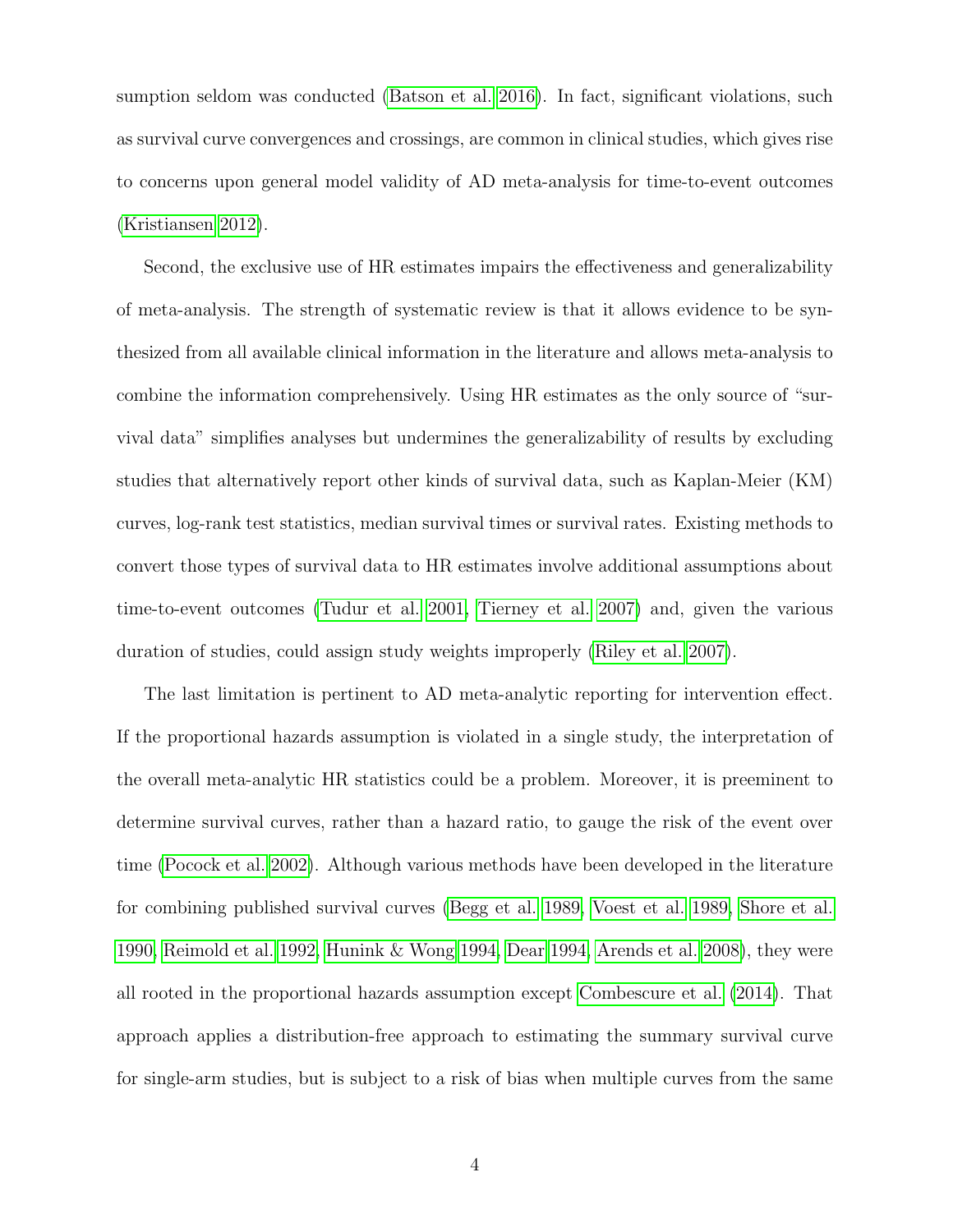study are modeled. In brief, AD meta-analytic reporting that entails comparative trials without the proportional hazards assumption remains unclear.

The main contribution of this paper is to address these challenges and present a novel AD meta-analysis framework for survival-type endpoints. Particularly, a Bayesian multilevel modeling strategy, coined "meta-analysis of reconstructed survival data" (MARS), is proposed to exploit reconstructed survival curves as a richer source of survival information. In general, survival data can be reconstructed by 1) acquiring the positions of censoring and event points on images of KM survival curves; 2) performing iterative numerical computation to convert 2-dimensional position data into time-to-censoring and time-to-events. The use of the reconstructed survival data, which can be regarded an alternative to IPD, enables several advantages similar to using IPD in both modeling and reporting. For example, instead of assuming proportional hazards, MARS can estimate the time-varying hazard rates and HRs. We note that KM curves may not be provided in every published clinical study. To conduct a meta-analysis that thoroughly covers the literature, MARS also simultaneously accommodates 2 more types of AD: HR estimates and survival rates at various time points.

Our goal is to deliver effective estimation for the comparison of efficacy of treatments, and thus expand the traditional framework for AD meta-analysis. The results of simulation study suggest that MARS is competent to provide valid estimation of a treatment effect in both cases of constant HR and time-varying HR, and capable of reporting informative summary metrics, such as survival probabilities, median survival times and restricted mean survival times (RMSTs). Moreover, MARS generates HR estimates that are consistent and have decent asymptotic efficiency with respect to IPD meta-analysis.

The outline of the paper is as follows. In Section 2, we present a data set in adult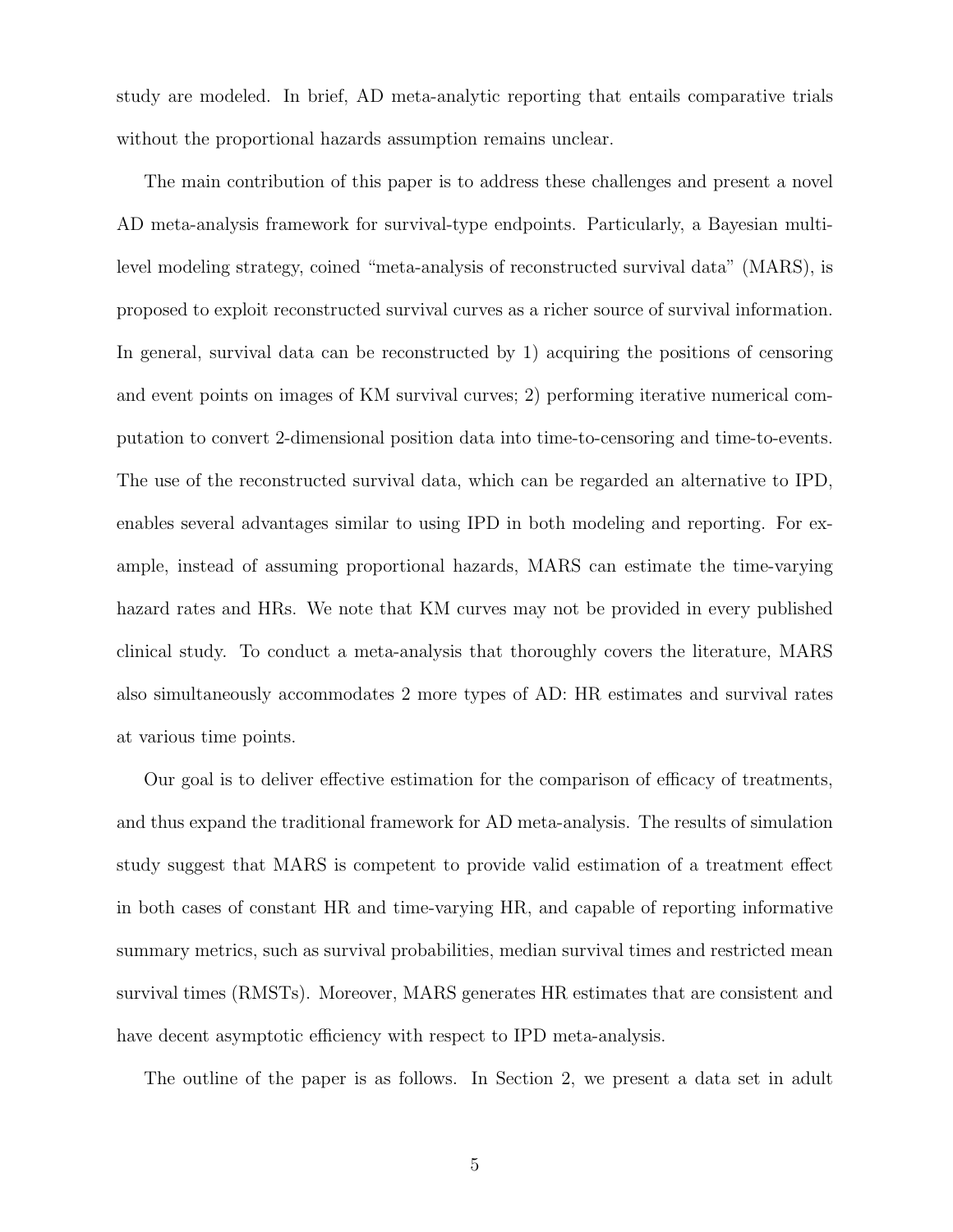leukemia with disease-free survival (DFS) as the time-to-event outcome of interest. Our work was originally motivated by a larger AD study consisting of pediatric and adult leukemia patients with DFS endpoints. Here we apply a subset of 64 non-transplantation trials to illustrate the concept. In section 3, we introduce the MARS, which can integrate various types of survival information, and discuss the metrics to quantify treatment effects for informative reporting. The theoretical properties of MARS are investigated in section 4. Simulation studies are illustrated in section 5 for finite sample performance and an application of MARS to leukemia data set is demonstrated in section 6. Lastly, section 7 provides a discussion of our work, with suggestions for further research.

# <span id="page-5-0"></span>2 Case study: minimal residual disease in leukemia

Responding to the emerging development of targeted and immunological treatments, the U.S. Food and Drug Administration [\(FDA 2020\)](#page-30-2) published a guideline clarifying for the use of minimal residual disease (MRD) status in the development of drugs for the treatment of hematologic malignancies. An MRD-positive status means that the disease was still detectable after treatment, whereas an MRD-negative status means that no disease was detected after treatment. Potentially, the MRD status can serve as a prognostic biomarker to assess a patient's risk of future relapse for regulatory and clinical uses.

Evidence supporting the clinical validity of MRD status as a surrogate biomarker varies across hematologic cancer types and patient populations [\(Rach et al. 2016,](#page-33-4) [Berry et al.](#page-29-4) [2017\)](#page-29-4). To gain a better understanding of the state-of-the-science of the use of MRD for specific hematologic malignancies, the FDA recommended a systematic review and metaanalysis. In particular, to ensure the effective validation of MRD to support the marketing approval of drugs and biological products, the FDA gave special meta-analytic considera-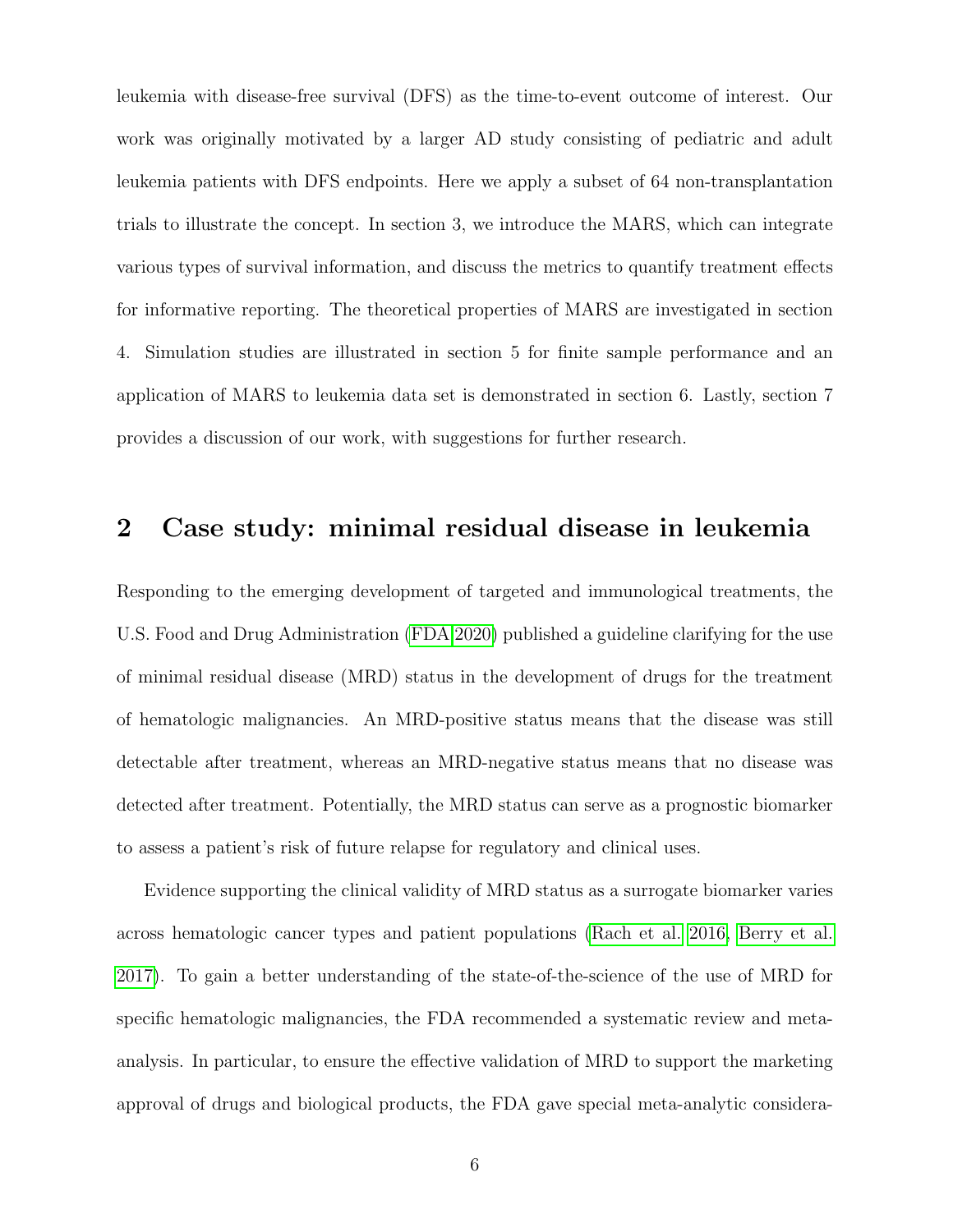tions to (i) prespecified inclusion criteria to ensure comprehensive literature search of both positive and negative results, to limit selection bias, and (ii) sensitivity analyses (e.g., alternative statistical methods) to demonstrate the robustness of MRD as a surrogate marker.

[Short et al.](#page-34-4) [\(2020\)](#page-34-4) performed a quantitative overview of clinical studies in pediatric and adult patients with acute myeloid leukemia (AML) to quantify the relationships between disease-free survival (DFS) and MRD status. If a strong association can be demonstrated with robustness across studies, MRD status could be used as a critical indicator of therapeutic benefit in clinical practice to guide the clinical treatment of AML patients and accelerate the drug development by providing early evidence of treatment benefit in regulatory approval. After performing a comprehensive literature search and screening based on inclusion and exclusion criteria, we took sequential steps to extract various survival information from articles selected in the meta-analysis. First, survival data were reconstructed from the KM estimators provided in 16 studies. Second, we accepted the hazard ratios reported in the articles comparing MRD positive group to MRD negative group if the survival data cannot be reconstructed. This consists of 36 studies reported log HRs and corresponding standard errors. Finally, 12 additional studies provided only survival rates at particular time points, which were still included as a type of supplemental survival data in the meta-analysis. In total, we included 64 studies with 8,033 AML patients who did not undergo transplantation to illustrate MARS (proposed in section 3) and to respond to the FDA's pertinent concerns.

# 3 Model for survival AD meta-analysis

We present a general framework for survival meta-analysis, called the "meta-analysis of reconstructed survival data" (MARS). MARS attempts to establish a one-stage Bayesian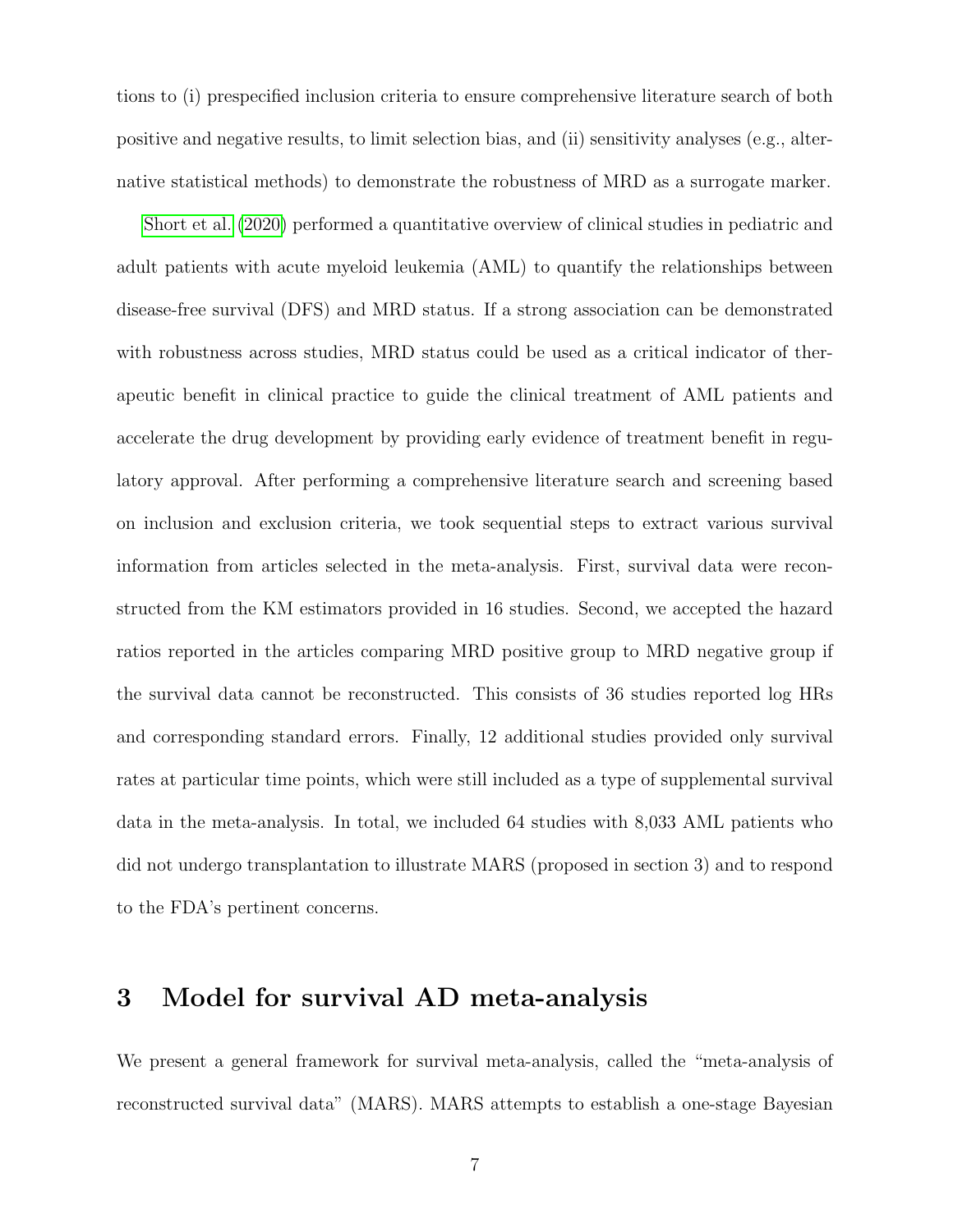multilevel model with separate AD components, such that the most informative summary survival data available in individual studies can be properly integrated to the parameter estimation and uncertainty quantification.

In this section, we first review the general strategy to reconstruct the survival data from KM curves, and discuss the model specification to relax the proportional hazards assumption. If KM curves in a decent quality are unavailable in some clinical studies, we elicit and incorporate other types of survival data, though less informative, to complement a comprehensive AD meta-analysis and diminish selection bias. We provide the hierarchical prior distributions to complete the model specification, and finally present several alternative summary measures from MARS to better inform AD meta-analysis reporting.

### 3.1 Reconstructed survival data

KM curves are the richest source of information for AD meta-analysis. In the absence of IPD, it can be considered as a poor man's IPD if the survival data are properly reconstructed. The overview of a general strategy for data extraction is as follows.

The first step in reconstructing the survival data is to digitize the KM curves using sufficiently large, clear, and high-resolution images. In electronically published articles, images are typically either 'raster images' or 'vector objects'. A raster image consists of pixels, each represented by a dot or square with its own coordinates in a 2-dimensional grid. A graphical digitizing software, such as GraphClick or DigitizeIt, can be employed to convert and store the corresponding coordinates of the change points on the KM curves by clicking on the individual points using a mouse or automatic read-off [\(Guyot et al. 2012\)](#page-30-3). Alternatively, [Liu et al.](#page-32-3) [\(2014\)](#page-32-3) proposed directly reading in the lines of the PostScript file of a vector image, rather than using a digitizing software program to read in the coordinates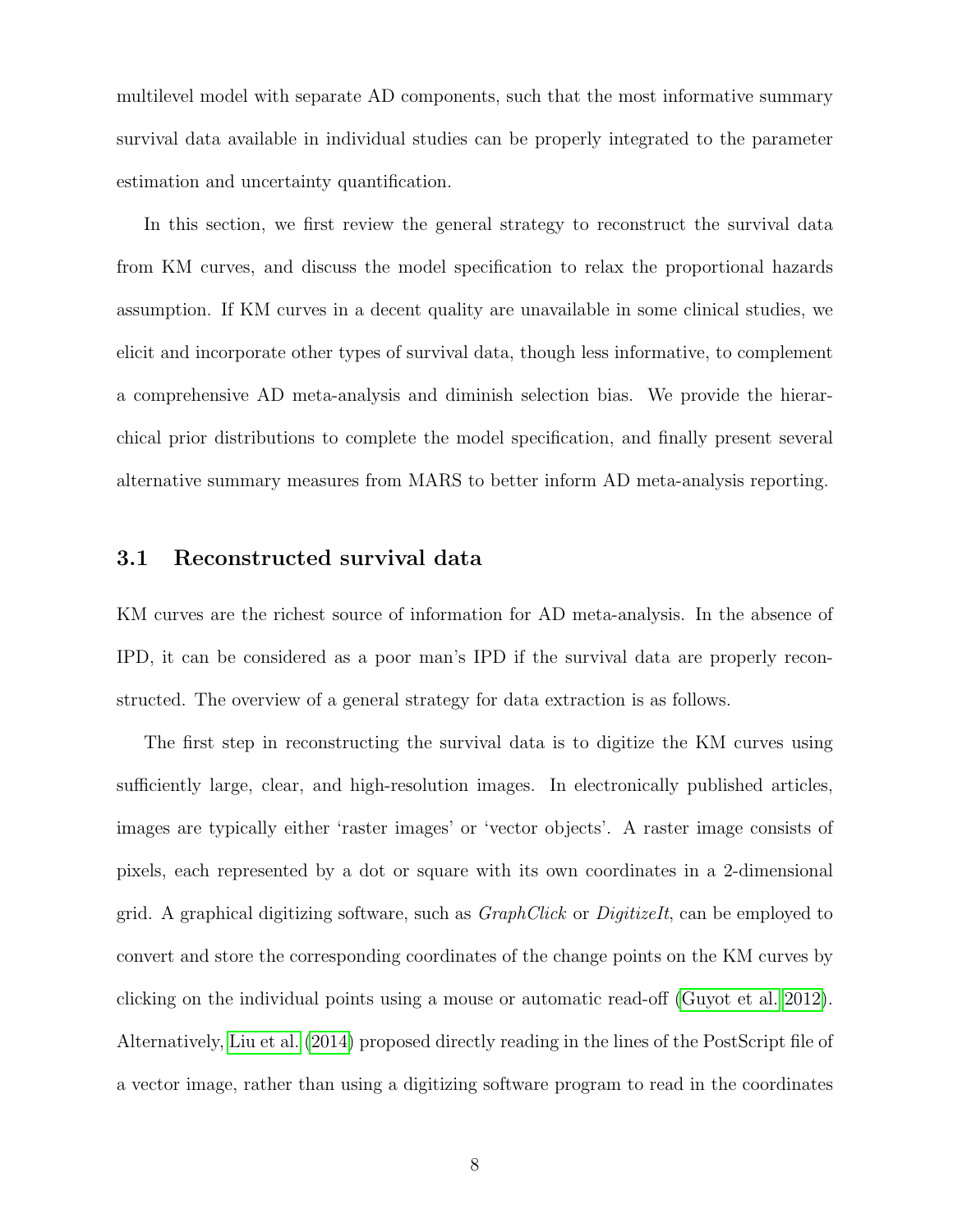from a raster image, and reported an improvement with 200 times better resolution.

After the curves have been digitized, the next step is to implement a numerical algorithm to elicit survival data. Early work in this area involved dividing the KM curves into several time intervals, which gives a good representation of event rates over time, while limiting the number of events (e.g.,  $20\%$ ) within a given time interval [Parmar et al.](#page-32-4) [\(1998\)](#page-32-4). It was later extended and implemented in a spreadsheet calculator by [Tierney et al.](#page-35-1) [\(2007\)](#page-35-1). Using supplementary R code, [Guyot et al.](#page-30-3) [\(2012\)](#page-30-3) produced an iterative algorithm to derive a close approximation of the original individual patient time-to-event data from the published KM survival curves. Including the number of patients at risk and the number of events noted from the paper, if available, also significantly improved the approximation accuracy. [Saluja](#page-34-5) [et al.](#page-34-5) [\(2019\)](#page-34-5) compared 4 data reconstruction algorithms [\(Guyot et al. 2012,](#page-30-3) [Hoyle & Henley](#page-31-3) [2011,](#page-31-3) [Parmar et al. 1998,](#page-32-4) [Williamson et al. 2002\)](#page-35-3), and reported that the Guyot method was consistently superior to others.

Although the modeling of reconstructed survival data is lacking in the literature, the general ideas can be analogues to that of IPD without patient-level covariates. In IPD metaanalysis literature for survival outcomes, it was popular to apply a Poisson generalized linear model, which could be implemented with either fixed or random effects and with baseline hazard stratified by trial [\(Dear 1994,](#page-30-1) [Arends et al. 2008\)](#page-29-2). [Crowther et al.](#page-29-5) [\(2012\)](#page-29-5) extended this model to allow non-proportional hazards of the treatment effects.

In MARS, we assume the reconstructed survival data follows a piecewise exponential distribution in the AD framework. In theory, the piecewise exponential survival model can be equivalent to a Poisson log-linear model [\(Holford 1980,](#page-31-4) [Laird & Olivier 1981\)](#page-32-5). To model the piecewise exponential, we first separate the overall time scale into  $J$  prespecified disjointed small segments  $I_j = (t_{j-1}, t_j]$  for  $j = 1, 2, \ldots, J$ , where  $0 = t_0 < t_1 < \cdots < t_J <$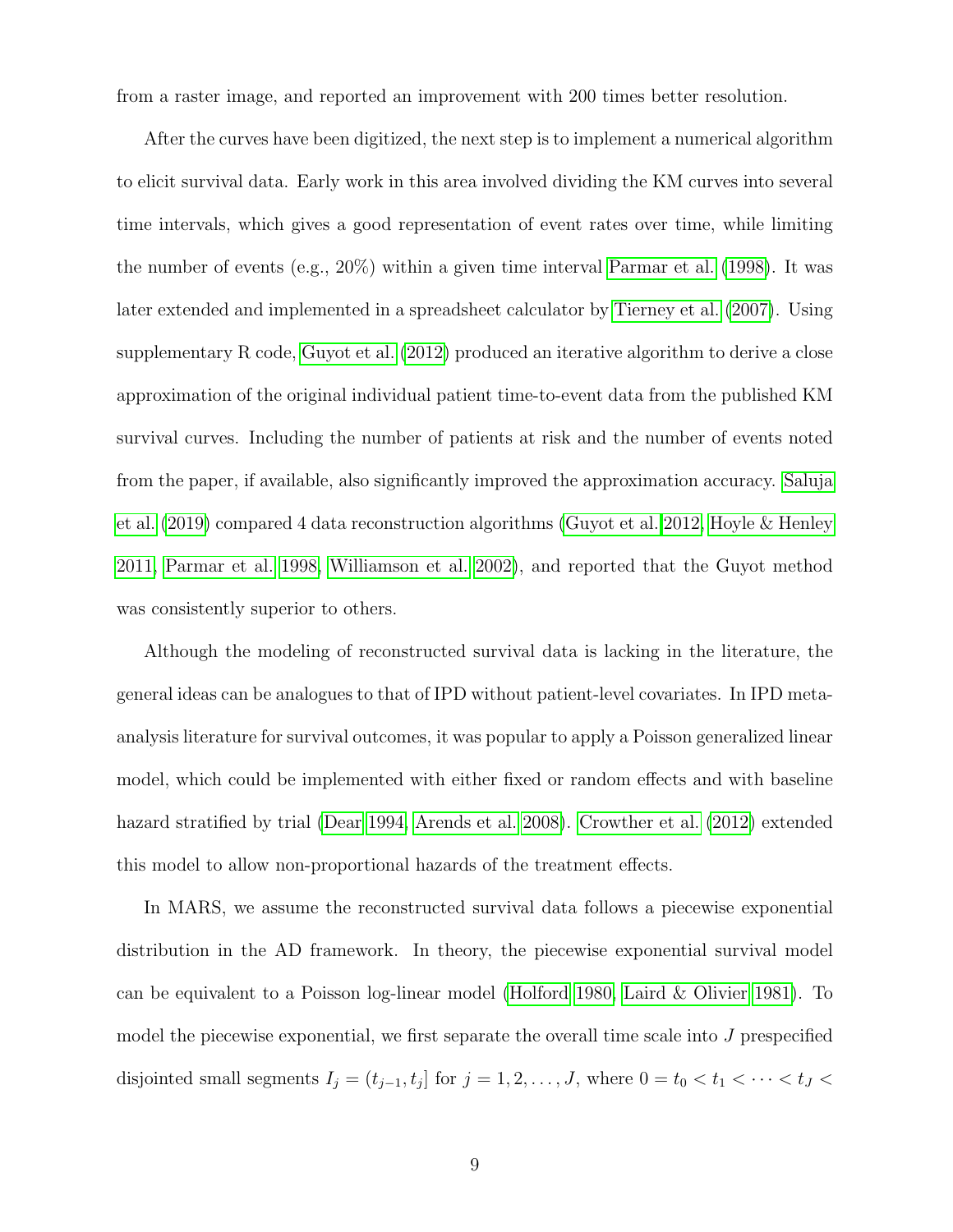$\infty$ . For each patient, we create a set of pseudo-observations, one for each interval, indicating whether the individual had an event in that interval. The piecewise exponential model incorporates the data by treating the pseudo-observations as following Poisson distributions with means that are equal to the cumulative hazards in the intervals. Thus, the likelihood function of a piecewise exponential model is equivalent to the product of Poisson likelihood functions, one for each combination of an individual and an interval.

Within each interval, the baseline hazard rate and the log HR for group difference are assumed to be constant, denoted by  $\lambda_j$  and  $\beta_j$  for  $j = 1, 2, \ldots, J$ . We denote  $t_j$ the largest survival or censored time. If some study has an extraordinary long follow-up period compared with other studies, the reconstructed survival time could be censored by a reasonable maximum time to make the inference of the meta-analysis meaningful and robust. The hazard rate for the *i*th subject in the *k*th study is modeled as

<span id="page-9-1"></span>
$$
h_{k,i}(t) = h_k(t, X_{k,i}) = \lambda_j \exp \{ \alpha_k + \theta_k(t) X_{k,i} \}, \quad t \in I_j,
$$
\n(1)

where  $\alpha_k$  allows the baseline hazard rate to vary from study to study and  $X_{k,i}$  indicates the treatment assignment. In the motivating case study (described in Section [2\)](#page-5-0),  $X_{k,i}$ is the indicator of MRD status. The study-specific log HR  $\theta_k(t)$  is decomposed into the time-dependent effect  $\beta_j$  and an inter-study effect  $\mu_k$ 

<span id="page-9-0"></span>
$$
\theta_k(t) = \beta_j + \mu_k, \quad t \in I_j. \tag{2}
$$

The survival function is uniquely defined given the hazard function. If the study-level covariates (moderators)  $Z_k$  are available, it is also straightforward to accommodate the study-level covariate effects,  $\gamma Z_k$ , into  $\mu_k$  in [\(2\)](#page-9-0) for subgroup analysis.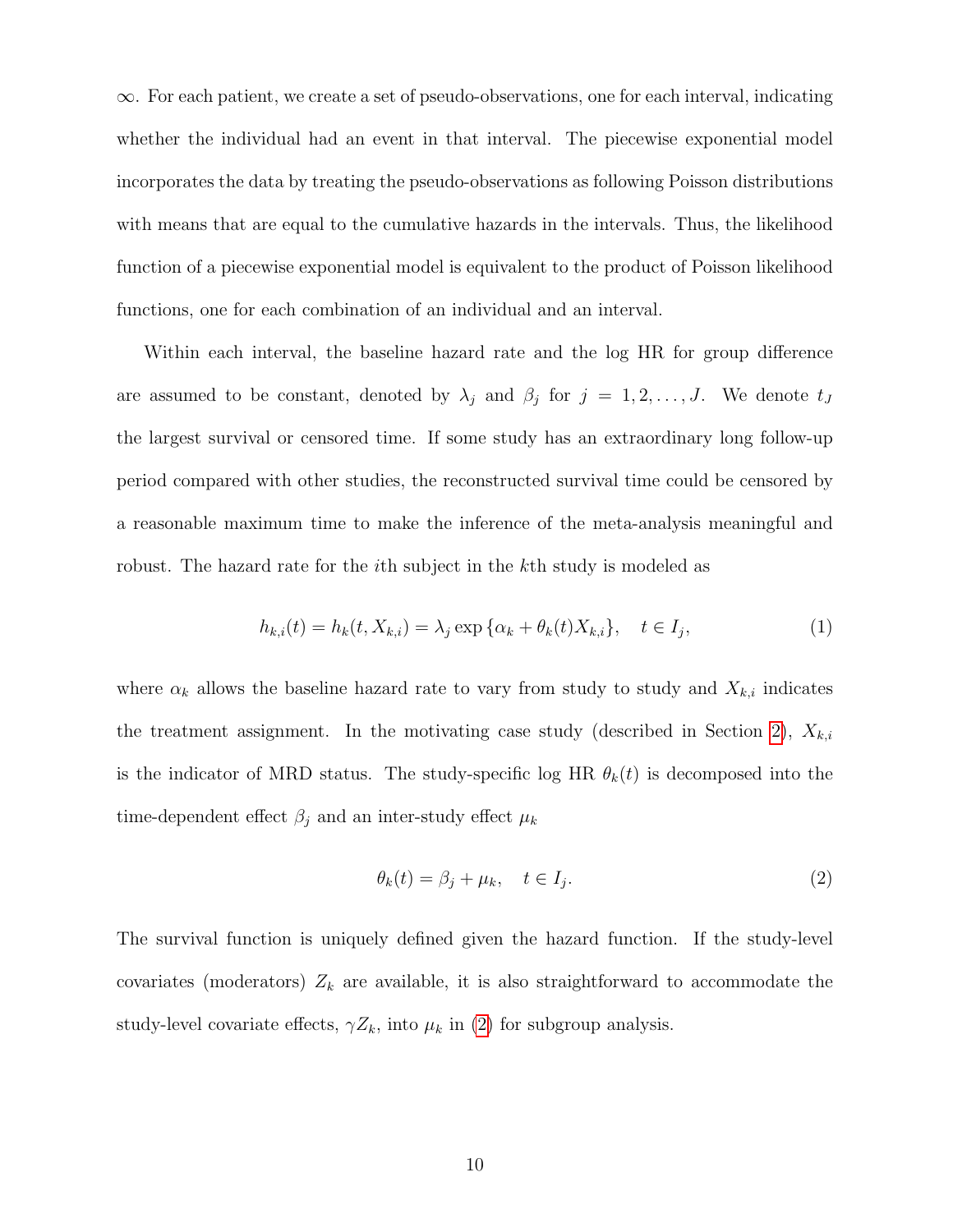#### 3.2 Supplemental survival data

One objective of MARS is to diminish selection bias. In meta-analysis applications, studies with survival information on intervention effect may not all publish KM curves, but report alternative summary statistics. To include all available information from eligible studies in a comprehensive systematic review, we incorporate into MARS with other common types of survival data, ranked by their richness of survival information. Without ambiguity, we denote the reconstructed survival data as the type I data hereinafter.

#### 3.2.1 Hazard ratios (type II data)

In MARS, HR estimates are synthesized as type II data if the KM curves are not available or are provided in low-resolution images, which is often the case in early publications. When the reported HRs are estimated under the proportional hazards assumption, they are presumed to be time-independent. Estimating a time-varying HR based solely on reported constant HRs is not feasible. However, given the various lengths of follow-up periods, it is natural to regard the observed constant log HR  $\hat{\theta}_k$  as an estimate of the weighted average of stepwise time-dependent effects  $\beta_j$  in addition to the study-specific effect  $\mu_k$ ,

$$
\hat{\theta}_k \sim N(\bar{\theta}_k, \hat{se}(\hat{\theta}_k)^2),
$$

with the HR aligned with study duration

$$
\begin{aligned}\n\bar{\theta}_k &= \frac{1}{T_k} \int_0^{T_k} \theta_k(u) du \\
&= \mu_k + \frac{1}{T_k} \{ \sum_{l=1}^{j-1} \beta_l |I_l| + \beta_j (T_k - t_{j-1}) \}, \quad T_k \in I_j,\n\end{aligned}
$$

where  $\theta_k(t)$  is defined in equation [\(2\)](#page-9-0),  $|I_j| = t_j - t_{j-1}$ , and  $T_k$  is the duration of the kth study. The corresponding likelihood provides no information on the baseline hazard function.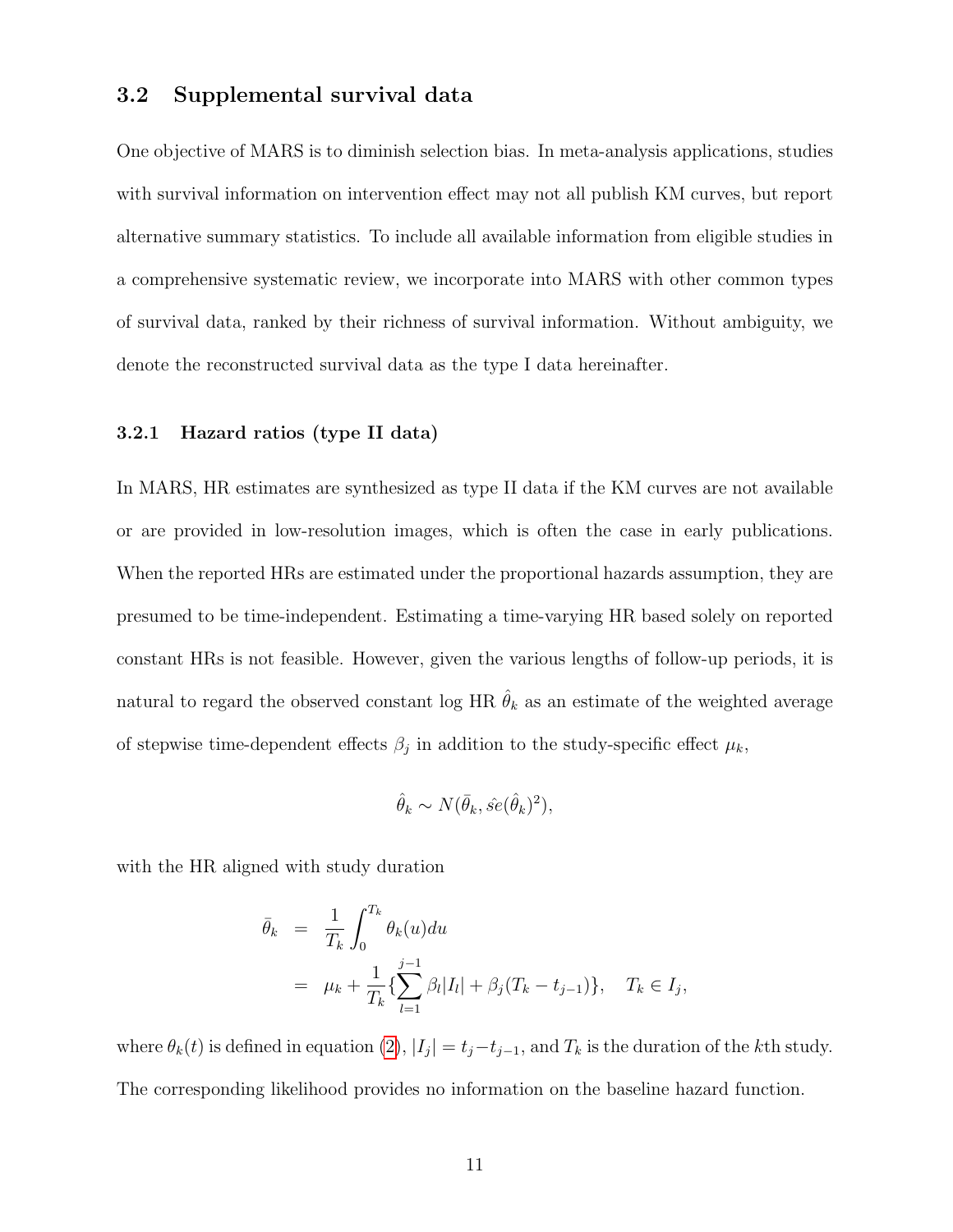In general, type II survival data can consist of the HRs converted from variants of indirect statistics comparing group differences in clinical studies lacking reported HRs. A typical example is a log-rank test statistics and its p-value, from which the log HR and its variance can be reasonably approximated [\(Parmar et al. 1998\)](#page-32-4). This allows the totality of evidence to be assessed and improves the efficiency and reliability of metaanalysis for survival-type endpoints [\(Tudur et al. 2001\)](#page-35-0). [Tierney et al.](#page-35-1) [\(2007\)](#page-35-1) reviewed the relevant methods that carefully manipulate published or other summary data to obtain HR summary statistics, classified by the type of information presented in trial reports. The resulting converted HRs can then be conveniently used as type II data in the MARS model.

#### 3.2.2 Survival probabilities (type III data)

Estimates of survival probabilities at particular time points (e.g., 1-year or 3-year DFS rates for individual groups) are often reported in randomized controlled clinical studies, but usually ignored and rarely used in meta-analysis even if HR was not published. Compared with HR estimates, survival rates provide limited information and thus are not considerered valid surrogate measures for the meta-analysis of survival outcomes [\(Michiels et al.](#page-32-6) [2005\)](#page-32-6). Although it can also be used to estimate HR estimates, such estimation requires assumptions in addition to the proportional hazards assumption. Nevertheless, it put an important piece to complete the information synthesis for systematic review when other types of survival data of a study are not available. For example, [Berry et al.](#page-29-4) [\(2017\)](#page-29-4) used it in a 2-step approach by first estimating the HR after assuming an exponential distribution of the time-to-event outcomes for the totality of evidence.

In MARS, the reported survival rates are treated as the realizations of the survival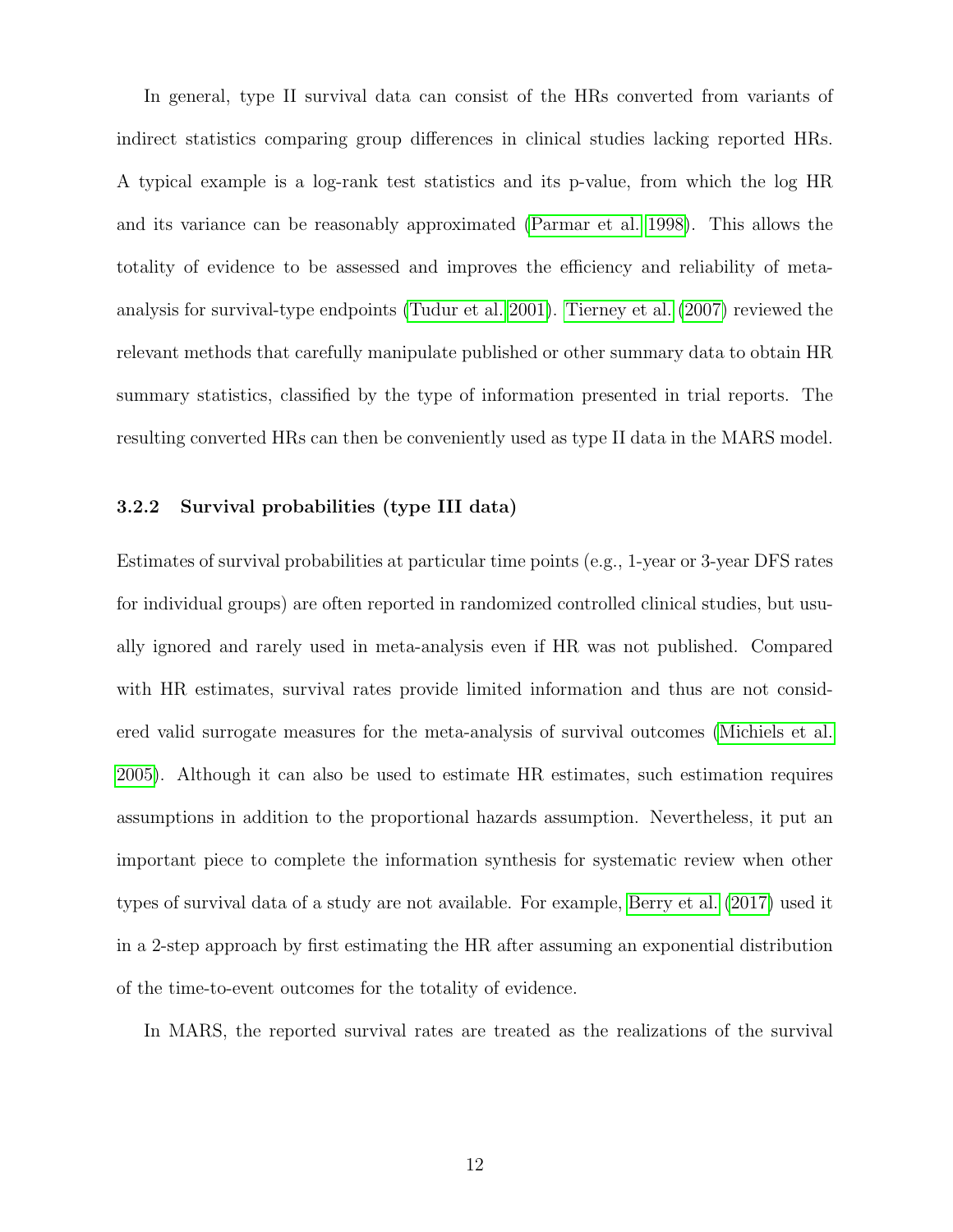function derived from equation [\(1\)](#page-9-1)

$$
S_k(t, X) = \exp\left\{-\int_0^t h_k(u, X) du\right\}
$$
  

$$
= \exp\left\{-\sum_{l=1}^{j-1} \lambda_l \exp\{\alpha_k + (\mu_k + \beta_l)X\} |I_l| -\lambda_j \exp\{\alpha_k + (\mu_k + \beta_j)X\}(t - t_{j-1})\}, \quad t \in I_j.
$$
 (3)

When survival rate  $\hat{S}_k(t, X = x)$  and its standard error  $\hat{se}(\hat{S}_k(t, X = x))$  for xth treatment group are provided at a specific time point  $t$  for the  $k$ <sup>th</sup> study, we assume that  $logit(\hat{S}_k(t, X = x))$  follows a normal distribution as

$$
logit(\hat{S}_k(t,x)) \sim N\left(logit(S_k(t,x)), \frac{\hat{se}^2(\hat{S}_k(t,x))}{\hat{S}_k(t,x)^2(1-\hat{S}_k(t,x))^2}\right)
$$

to reduce the bias from asymmetry for interval-ranged  $S_k(t, x)$  on  $(0, 1)$ .  $\hat{S}_k(t, x) = 1$  or 0 has been rarely reported, as the observation would be neglected to avoid the degenerate likelihood.

### 3.3 Priors specification and model implementation

For the log HR estimation,  $\beta_j$  represents the time-dependent treatment effect in time interval  $I_j$  and  $\mu_k$  describes the inter-study heterogeneity. We assume that prior of  $\mu_k$ follows a normal distribution  $\mu_k \sim \mathcal{N}(\mu_0, \sigma_\mu^2)$ . To specify the prior for  $\boldsymbol{\beta} = (\beta_1, \beta_2, \dots, \beta_J)$ , we rely on the multivariate normal prior:

$$
\boldsymbol{\beta}|\Sigma_{\boldsymbol{\beta}} \sim \mathcal{MVN}(\boldsymbol{\mu}_{\boldsymbol{\beta}}, \Sigma_{\boldsymbol{\beta}}),
$$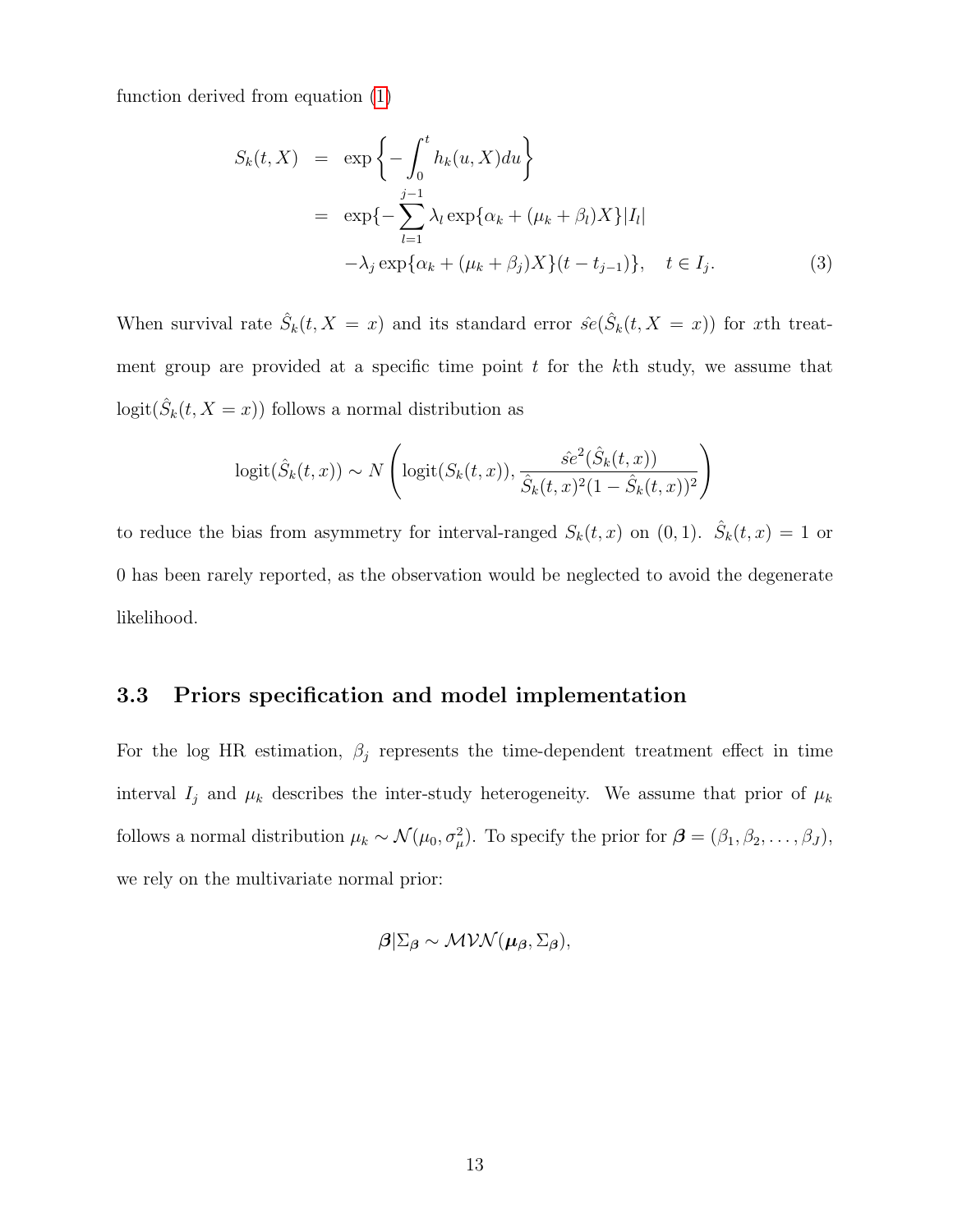where the mean  $\mu_{\beta} = \mu_{\beta} 1$ , and the variance-covariance matrix  $\Sigma_{\beta}$  takes a first-order autoregressive structure

$$
\Sigma_{\beta} = \sigma_{\beta}^{2} \begin{pmatrix} 1 & \rho_{\beta} & \rho_{\beta}^{2} & \dots & \rho_{\beta}^{J-1} \\ \vdots & \vdots & \ddots & \vdots & \vdots \\ \rho_{\beta}^{J-1} & \rho_{\beta}^{J-2} & \rho_{\beta}^{J-3} & \dots & 1 \end{pmatrix}
$$

.

The hyperparameter  $\rho_{\beta}$  induces the association between the time segments and thereby the smoothness of the estimated piecewise HR function. For example, if  $\rho_{\beta} = 1$ , this model implies that the time-dependent treatment effects are identical, that is, degenerate to a proportional hazards model.

The parameters  $\lambda_j$  and  $\alpha_k$  capture the baseline hazard rates and their variation among studies. Similarly, we assume a normal prior distribution for  $\alpha_k$  as  $\alpha_k \sim \mathcal{N}(\mu_\alpha, \sigma_\alpha^2)$ , and a multivariate normal distribution for  $(log(\lambda_1), log(\lambda_2), \ldots, log(\lambda_J))$  with the mean  $\mu_\lambda = \mu_\lambda \mathbf{1}$ and first-order autoregressive covariance matrix  $\Sigma_{\lambda}$  of the parameters  $\sigma_{\lambda}^2$  and  $\rho_{\lambda}$ . The hyperparameters follow the common choice of non-informative priors

$$
\mu_{\beta}, \mu_{\lambda}, \mu_{\alpha}, \mu_{0} \sim \mathcal{N}(0, 1000)
$$
  

$$
1/\sigma_{\beta}^{2}, 1/\sigma_{\mu}^{2}, 1/\sigma_{\lambda}^{2} \sim Gamma(0.01, 0.01)
$$
  

$$
\rho_{\beta}, \rho_{\lambda} \sim Unif(-0.99, 0.99).
$$

For the case study, the joint posterior distributions were generated using Markov Chain Monte Carlo (MCMC) methods [\(Gelman et al. 2013\)](#page-30-4). We used the R2jags package in statistical software R (version 3.6.1) to interface with the JAGS (Just Another Gibbs Sampler, version 4.3.0) for data analysis. More details can be found in the JAGS model specification in the Supplementary Materials.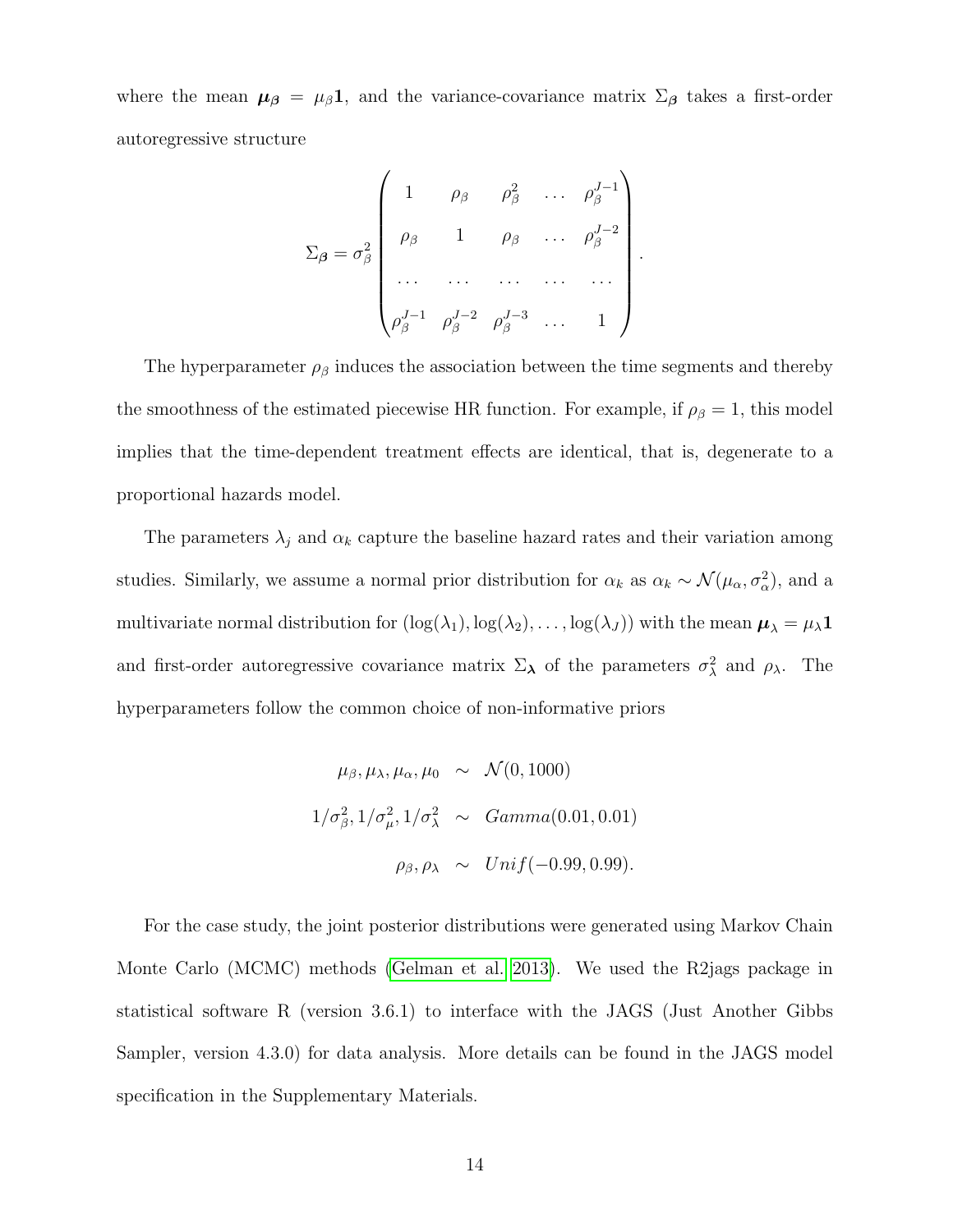### <span id="page-14-0"></span>3.4 Summary measures for meta-analytic reporting

We specify several summary measures, moving beyond the HR estimator, for statistical reporting and result dissemination using MARS. Having precise estimates of the difference in survival between treatments is extremely important, especially in oncology [\(Michiels](#page-32-6) [et al. 2005\)](#page-32-6). In conventional meta-analysis, HR estimates are routinely used to summarize differences in survival endpoints between groups [\(Moher et al. 2012,](#page-32-2) [Higgins et al. 2020\)](#page-31-0). If the underlying proportional hazards assumption is violated, the clinical interpretation of the HR estimate becomes difficult. Alternatively, owing to its flexible Bayesian model structure, MARS can generate more informative summary measurements to quantify the between-group difference with exact inference for uncertainty quantification.

Survival probabilities. Survival probabilities are essential in survival analysis as they provide crucial summary information about the survival experiences of study populations. MARS readily yields the estimation of the overall survival function

$$
S(t) = S(t, X) = \exp \left\{-\int_0^t h(u, X) du\right\}
$$
  
=  $\exp\{-\sum_{l=1}^{j-1} \lambda_l \exp\{\beta_l X\} |I_l| - \lambda_j \exp\{\beta_j X\} (t - t_{j-1})\}, \quad t \in I_j.$  (4)

The Bayesian model can deliver exact inference on parameter estimation without assuming asymptotic normality. Estimated survival probabilities can function similarly as KM estimates of the survival function so that treatment effects summarized in them are intuitive and straightforward. Using MCMC can generate the 95% credible intervals (CrIs) for uncertainty quantification. Moreover, it is appealing to generate graphical representations of meta-analytic survival curves (see, for example, Figure 3A and 3B).

**Median survival time.** The median survival time defines as the amount of time  $t$ such that  $S(t) = 0.5$ , which is equivalent to that the cumulative hazard function  $H(t)$  is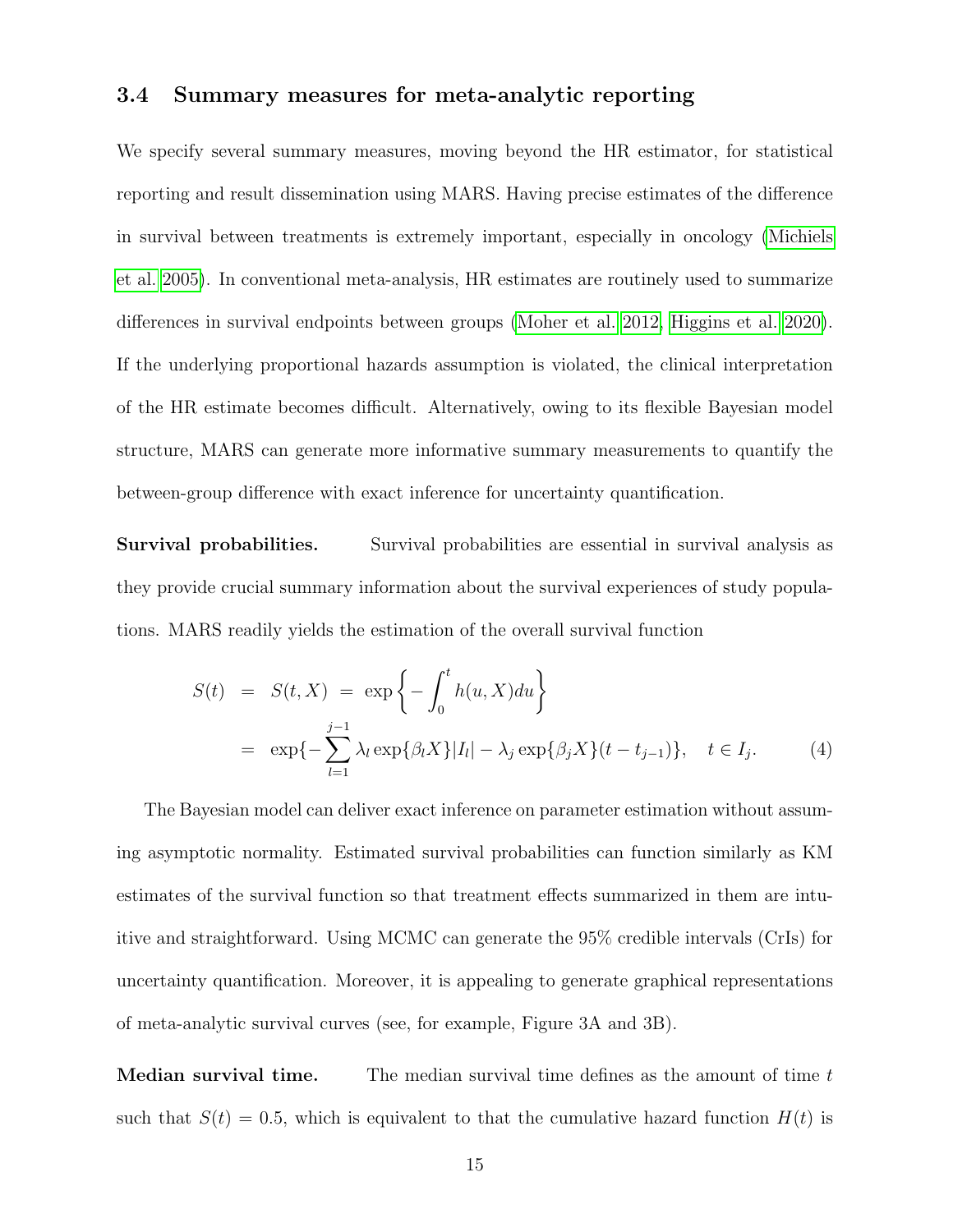$H(t) = \log(2)$ .

In MARS, the cumulative hazard is given by a piecewise linear function

$$
\hat{H}(t) = \sum_{l=1}^{j-1} \hat{\lambda}_l |I_l| + \hat{\lambda}_j (t - t_j),
$$

where  $t_{j-1} < t \leq t_j$ . Subsequently, the median survival times  $t_{MS}$  can be estimated solving of the following equation:  $\hat{H}(t_{MS}) = \log(2)$ .

Restricted mean survival time (RMST). The RMST is a well-established alternative measure of the "life expectancy" from the time of treatment to a specific time horizon of interest [\(Royston & Parmar 2013\)](#page-34-6). The RMST is valid in survival models under any distribution, including the proportional hazards model. It is as powerful as the HR when the proportional hazards assumption is valid and even more powerful than the HR when the assumption is invalid. Another advantage of the RMST is that it primarily relies on the chosen time period so that it is less subject to follow-up time [\(Kim et al. 2017\)](#page-31-5).

The RMST is defined as the expected value of survival time up to a pre-specified time point  $\tau$ . Let T denote the time to the event and  $S(t)$  denote the corresponding survival function. The RMST equals to the area under the survival curve from baseline to  $\tau$ .

$$
RMST(\tau) = E(\min(T, \tau)) = \int_0^{\tau} S(u) du
$$

Because the survival curve as be approximated by KM estimates, the RMST can be nonparametrically estimated by using KM estimates of survival function [\(Guo & Liang 2019\)](#page-30-5).

In the proposed piecewise exponential model, the  $RMST(\tau)$  can be approximated using the estimated mean survival probabilities  $\hat{S}$ :

$$
\widehat{RMST}(\tau) = \int_0^\tau \hat{S}(u, x) du = \sum_{i=1}^j \frac{\hat{S}(t_i, X) - \hat{S}(t_{i-1}, X)}{-\hat{\lambda}_i \exp(X\beta)},
$$

where  $\tau = t_j$  and  $\hat{S}(t_i, X) = \exp(-\sum_{i=1}^j \hat{\lambda}_i \exp(X\beta)|I_i|)$ . Using posterior samples from the MCMC algorithm, estimating the RMST and its standard deviation is succinct.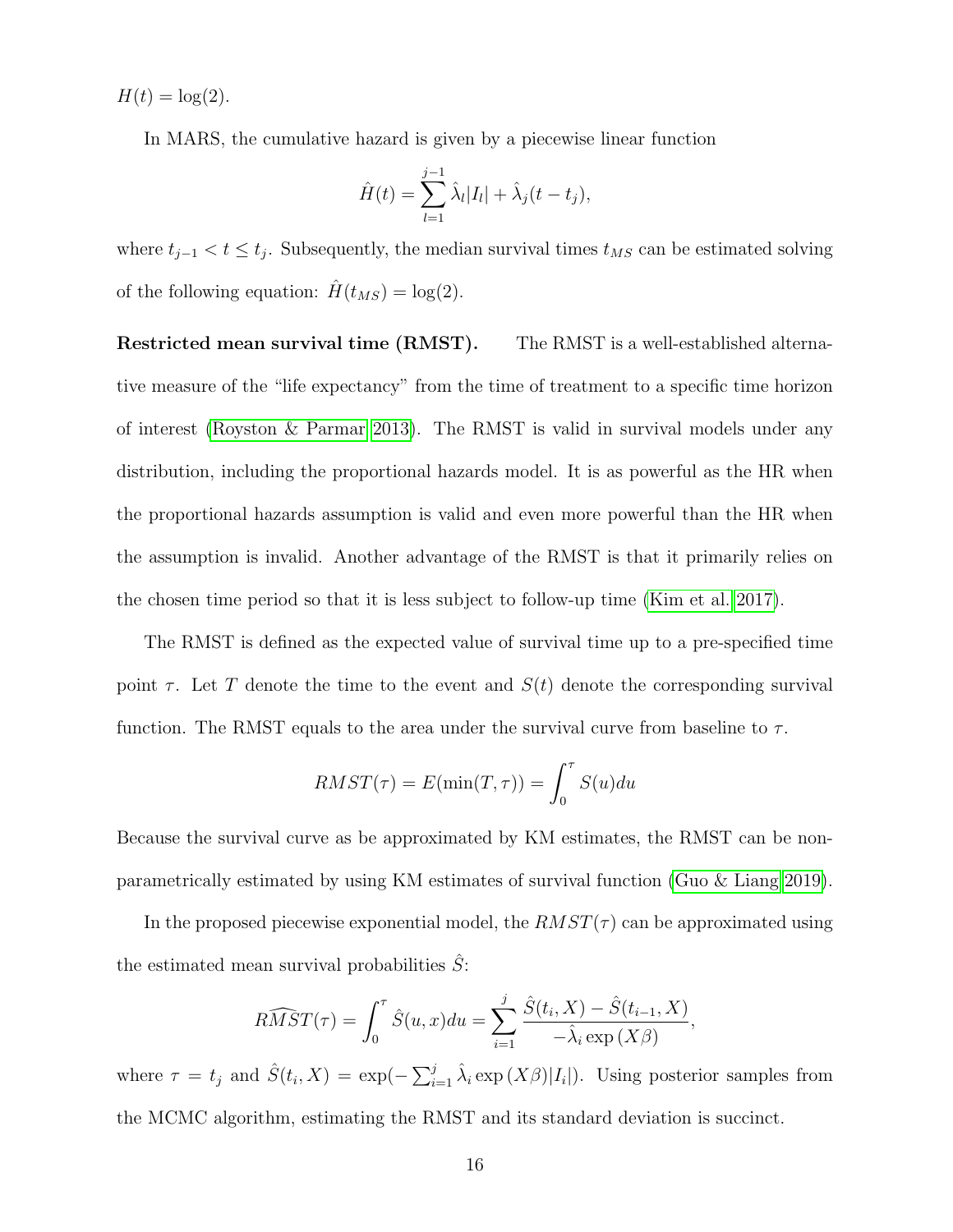### 4 Asymptotic properties

Meta-analysis is widely used in the current big data era in all scientific areas for thorough statistical inference. As both the scale and number of individual studies increase, it is essential to understand the theoretical properties of MARS.

### 4.1 Consistency

To account for the heterogeneity among studies, MARS employs a hierarchical Bayesian structure in meta-analysis. Using a hierarchical Bayesian model provides consistent and accurate estimation [\(Rouder & Lu 2005\)](#page-33-5). Assume there are K studies and  $n_k$  subjects in the  $k^{th}$  study. We denote n as average sample size. Let  $\boldsymbol{\beta} = (\beta_1, \beta_2, \dots, \beta_J)^T$  and  $\boldsymbol{\eta} = (\eta_1, \eta_2, \dots, \eta_J)^T$  be the parameters of piecewise log HR and piecewise log baseline hazard rates, respectively, and denote  $\hat{\beta}$  and  $\hat{\eta}$  as the estimates generated by MARS. We denote  $\mathcal{K}_1$ ,  $\mathcal{K}_2$ ,  $\mathcal{K}_3$ , and  $\mathcal{K}$  as sets of studies that provide reconstructed survival data (type I data), HRs (type II data), and survival rates (type III data), respectively. We have the following result:

**Theorem 1.** Under the regularity conditions (a)-(f) specified in Appendix A and for  $k \in$  $\mathcal{K}_1$ , as the sample size  $n_k \to \infty$  and the number of patients in each interval  $n_{kj}$  becomes larger at a constant ratio  $n_{kj}/n_k = c_j$ ,  $j = 1, ..., J;$ 

Then, as the total number of studies  $K \to \infty$  and the average sample size  $n \to \infty$ ,  $\sqrt{ }$  $\overline{ }$  $\hat{\boldsymbol{\beta}}$  $\hat{\bm{\eta}}$  $\setminus$  converges to  $\sqrt{ }$  $\overline{ }$  $\beta$ η  $\setminus$ in probability.

According to Theorem 1, MARS yields consistent estimators for  $\beta$  and  $\eta$  with sufficient reconstructed survival data. As a result, the estimated summary measures, such as the overall survival rates, median survival time and RMSTs in [3.4,](#page-14-0) are consistent as well.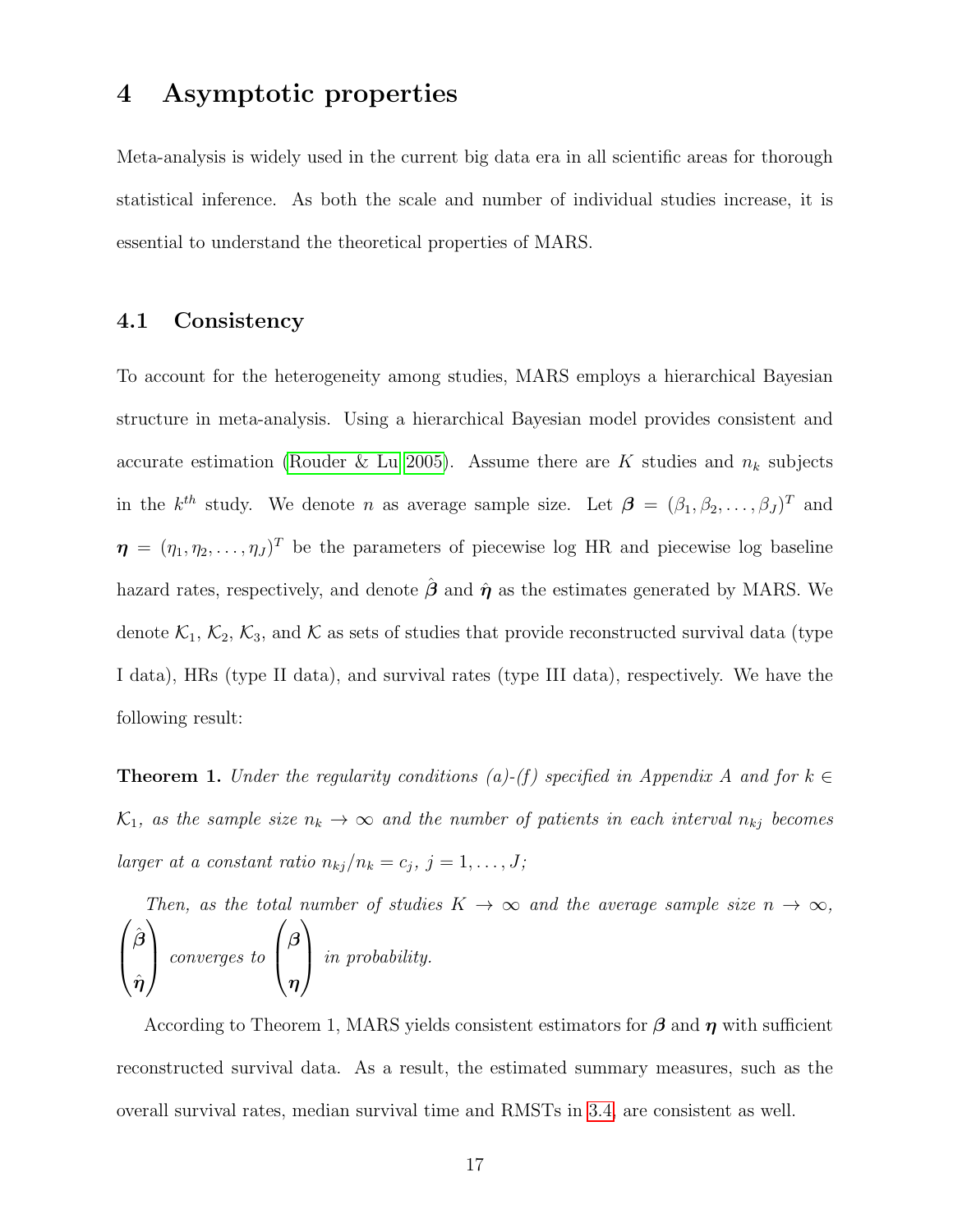#### 4.2 Relative efficiency

The relative efficiency of conventional fixed-effect and random-effect AD meta-analyses has been rigorously studied and shown to be at most as efficient as IPD meta-analysis and asymptotically equivalent [\(Lin & Zeng 2010,](#page-32-7) [Chen et al. 2020\)](#page-29-6). Here, we extend the theoretical results and investigate the relative efficiency of MARS. Because survival rates (type III data) can only provide limited information, we are particularly interested in the efficiency of estimating the time-varying hazard ratio function by incorporating the commonly reported supplemental type II data into meta-analysis when reconstructed survival data are unavailable in some studies. Let  $\hat{\boldsymbol{\beta}}^*$  and  $\hat{\boldsymbol{\beta}}^*_{IPD}$  be the estimates generated from MARS and IPD meta-analysis using type I and II data, respectively.

**Theorem 2.** Under the regularity conditions (a)-(f) specified in Appendix A, we have the following properties that

- 1. for any fixed K and n,  $Var(\hat{\beta}^*) \geq Var(\hat{\beta}_{IPD}^*)$ ;
- 2. if  $Var(\hat{\boldsymbol{\beta}}_k)$  coincides with the variance of MLE of  $\boldsymbol{\beta}_k$  for  $k \in \mathcal{K}_2$ , as  $K, n \to \infty$  and  $Kn^{-1/2} \to 0$ , the asymptotic variances satisfy

$$
\lim_{\substack{n \to \infty, K \to \infty \\ Kn^{-1/2} \to 0}} Var(\hat{\beta}^*) = \lim_{\substack{n \to \infty, K \to \infty \\ Kn^{-1/2} \to 0}} Var(\hat{\beta}_{IPD}^*).
$$

According to the first inequality,  $Var(\hat{\boldsymbol{\beta}}^*) - Var(\hat{\boldsymbol{\beta}}^*_{IPD})$  is positive semidefinite, indicating that the efficiency of MARS is at most the same as that of IPD meta-analysis. The second statement implies that asymptotically, MARS can achieve the full efficiency when the sample size increases at a higher order rate than the study number. Note that the condition of variance for type II data is met when the hazard ratio is constant. In particular, it holds even if hazard ratio is constant within the period of study duration  $T_k$  and becomes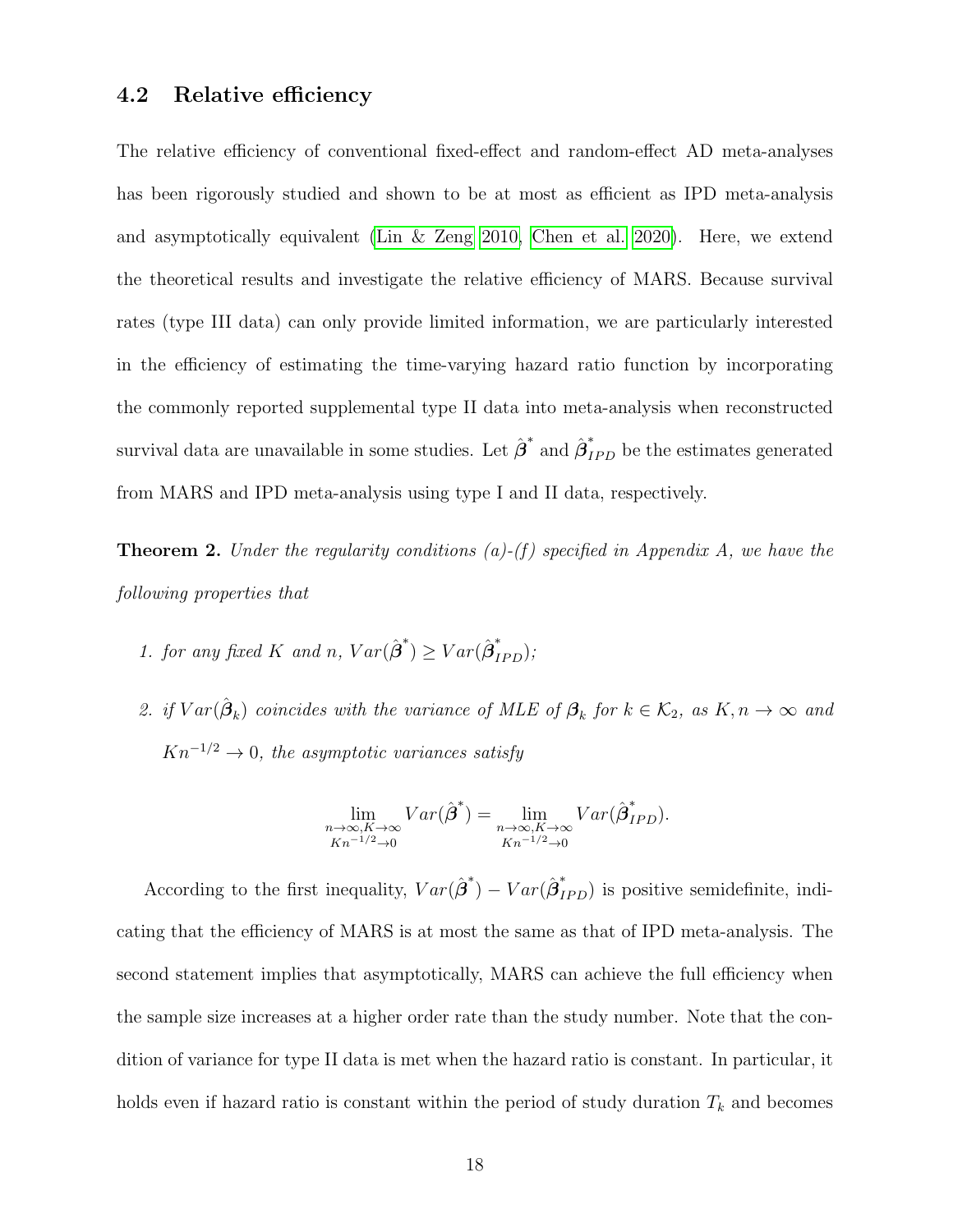time-varying. This might not be practical. Thus, we encounter acceptable efficiency loss in reality.

Corollary. Let  $\hat{\boldsymbol{\beta}}$  denote the estimates generated from MARS by using all 3 types of data, for fixed K and n,  $Var(\hat{\boldsymbol{\beta}}) \leq Var(\hat{\boldsymbol{\beta}}^*)$ .

The corollary indicates that for a meta-analysis with finite number of studies, including studies that only reported type III data increases efficiency.

# 5 Simulation

We empirically evaluated the finite sample performance of the proposed meta-analysis method in 2 simulation studies. First, we compared the MARS to conventional AD metaanalysis method and IPD meta-analysis in a setting in which the proportional hazards assumption is valid (Case 1). Second, we assessed the validity of MARS and its relative efficiency as compared to IPD meta-analysis when the proportional hazard assumption is invalid but two survival curves cross each other (Case 2). The performances of the methods are compared based on 1,000 replications.

### 5.1 Simulation setting

Case 1. In each replication, we assumed 13 eligible studies and proportional hazards over time. The random effects for each study were generated as follows:

$$
\alpha_k \sim \mathcal{N}(0, 0.01), \mu_k \sim \mathcal{N}(0, 0.1)
$$

where  $k = 1, 2, \ldots, 13$  and X's are independent binary variables generated from a Bernoulli distribution with a rate of 0.55. Given  $\alpha_k$  and  $\mu_k$ , the survival times in the  $k^{th}$  study were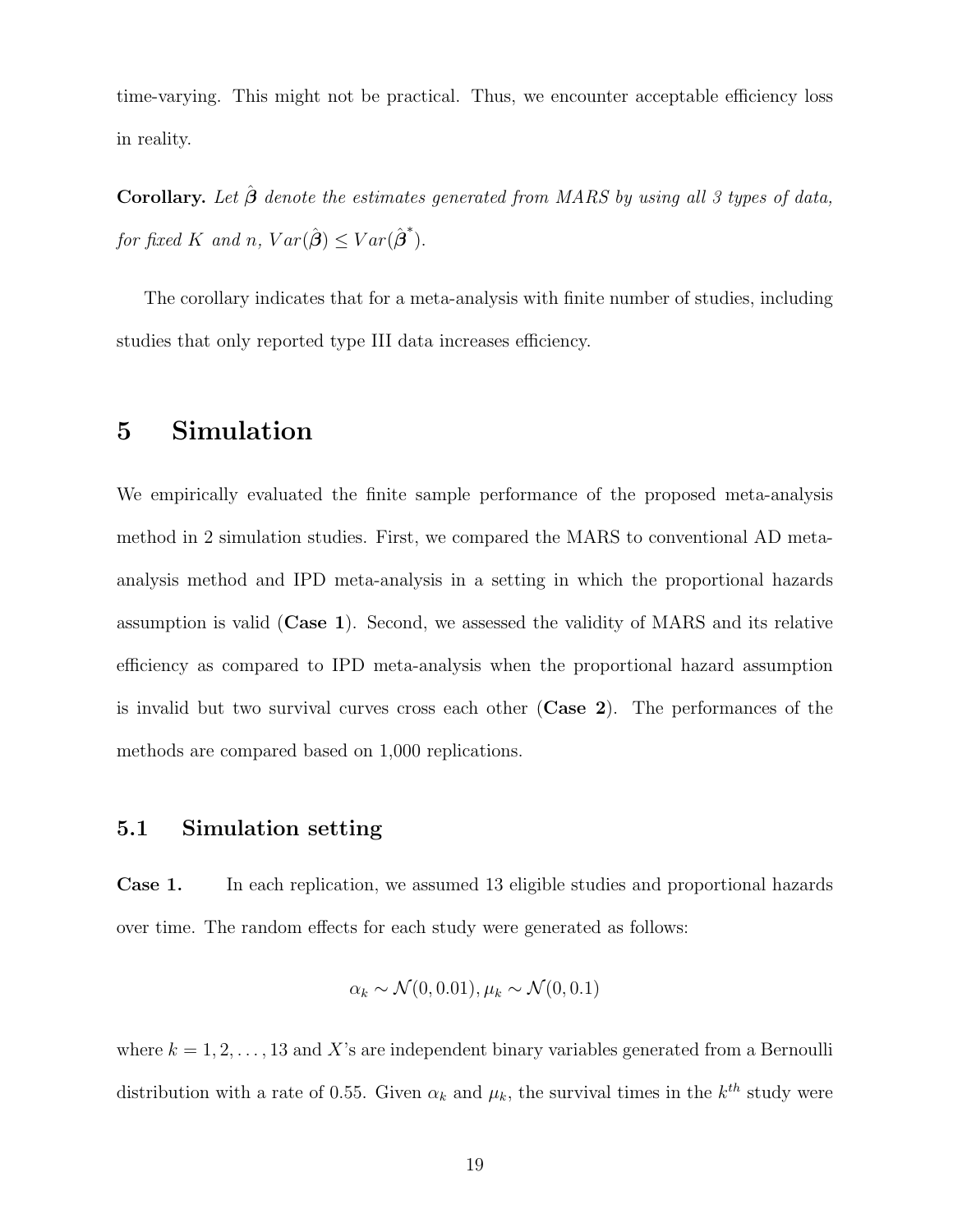independently generated from the hazard function

$$
h_k(t) = h_0(t) \exp(\alpha_k + (\mu_k + \beta)X)
$$

where  $h_0(t)$  is a Weibull distribution with shape 0.1 and scale 0.5 and  $\beta = -0.6$  (exp( $\beta$ ) ≈ 0.55) is the time independent effect. We assumed that survival times were right-censored according to an exponential distribution with a censoring rate of 0.01. The sample size for each study was randomly sampled from 50 to 150. The follow-up time for each study was randomly sampled from 80 to 120 months, at multiples of 5 months only. We equally partitioned the 120 months into 10 segments, each 12 months long.

To mimic the real-world scenario that HRs may not be reported in every clinical study, we assumed that 6 studies reported KM plots, 6 studies reported HR (including 3 studies with KM plots and 3 without), and 4 studies reported survival rates. For 3 studies that had both KM data and HR estimates, only the KM data were used for MARS, and only the HR estimates were used for AD random-effects model. Therefore, we applied MARS to 6 studies of type I data, 3 studies of type II data, and 4 studies of type III data. In contrast, in the conventional AD meta-analysis, 6 studies were included to estimate the HR. Original survival data from all 13 studies were included in an IPD meta-analysis as a gold standard for comparison.

We computed the log HRs using MARS, IPD meta-analysis and the conventional AD meta-analysis. For MARS and IPD meta-analysis, we also computed survival probabilities, median survival times and RMSTs at 1, 3, 5, and 10 years for each group.

**Case 2.** In each replication, we included 20 studies, for which  $\alpha_k$ ,  $\mu_k$  and X were generated the same as in case 1. The survival times in each study were generated from the hazard function

$$
h_k(t) = 0.01 \times \exp(\alpha_k + (\mu_k + \beta(t))X)
$$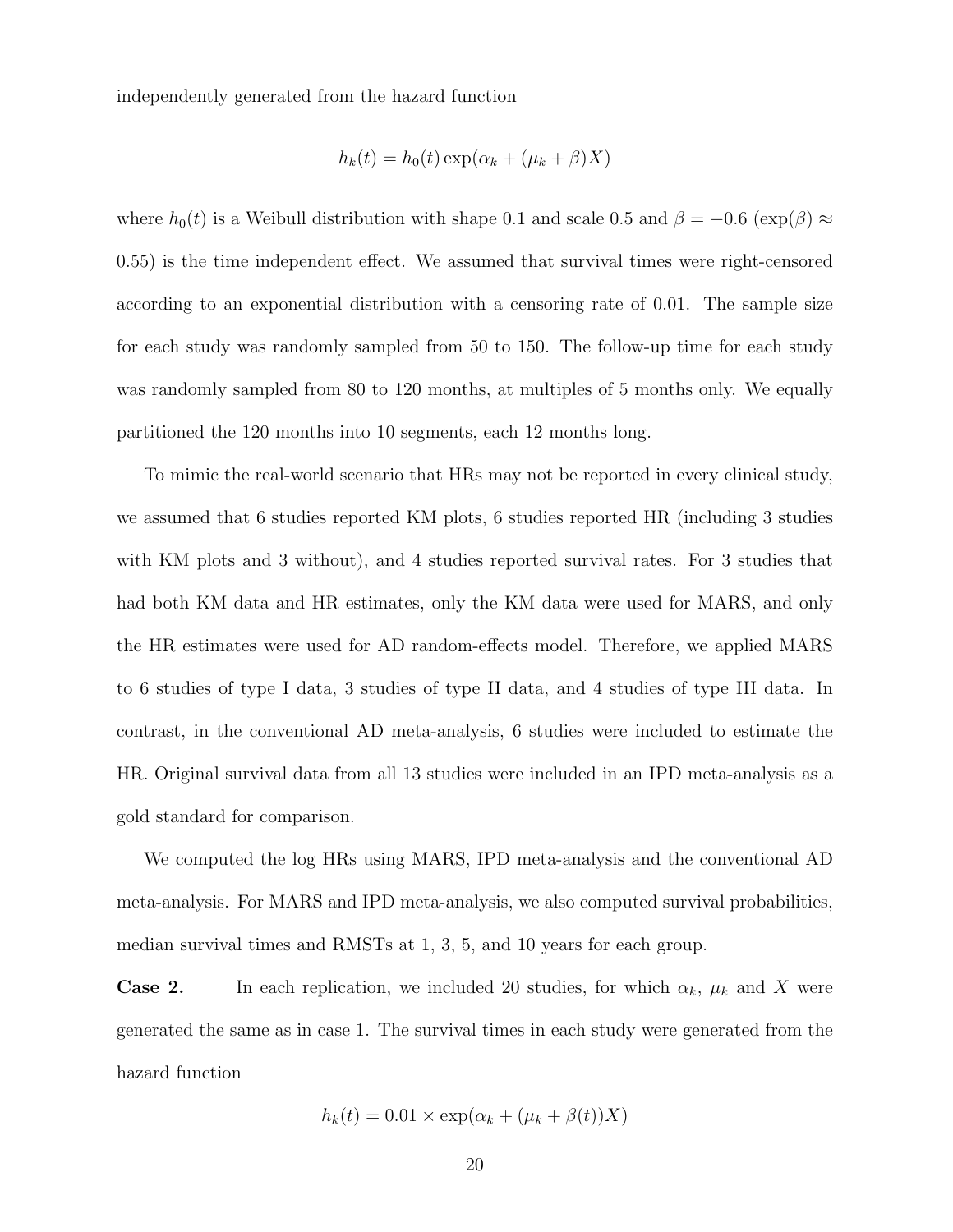where the log HR  $\beta(t) = 1 - 0.2^{(t/30-1)}$  is time-varying and for simplicity, the baseline hazard rate was constant over time. The censoring mechanism and the follow-up time were the same as those in case 1.

We assumed that 9 studies reported KM plots, 12 studies reported HR (including 5 studies with KM plots), and 4 studies reported survival rates. Thus, in MARS, we accounted for 9 studies of type I data, 7 studies of type II data, and 4 studies of type III data. In contrast, in the conventional AD meta-analysis, 12 studies were included to estimate the HR. Data from all 20 studies were included in an IPD meta-analysis.

As we did in case 1, we calculated survival rates, median survival times, and RMSTs at 1, 3, 5 and 10 years. Alternative to the point estimate of log HR, which is meaningless when the HR is not constant, we computed the average of the squared error between the log HR function  $\beta(t)$  and the estimate log HR function  $\hat{\beta}(t)$  over time, where  $\hat{\beta}(t)$  would be a stepwise function in MARS.

### 5.2 Results

Case 1. Figure [1](#page-22-0) shows the performance of MARS in which the proportional hazard assumption holds. The piecewise HRs estimated by MARS were approximately constant (Figure [1A](#page-22-0)), highlighting that MARS is able to identify a proportional hazards situation when the HR is actually constant. Thus, we compared the average piecewise HR estimates generated by MARS with the HR estimates generated by AD meta-analysis and IPD meta-analysis (Table [1\)](#page-21-0). Conventional AD meta-analysis using the available HR estimates from individual studies yielded the log HR estimates closest to the true value of -0.6. Although MARS generated a point estimate slightly smaller than the true value, the coverage probability of the 95% CrIs was non-inferior to those of the other 2 methods.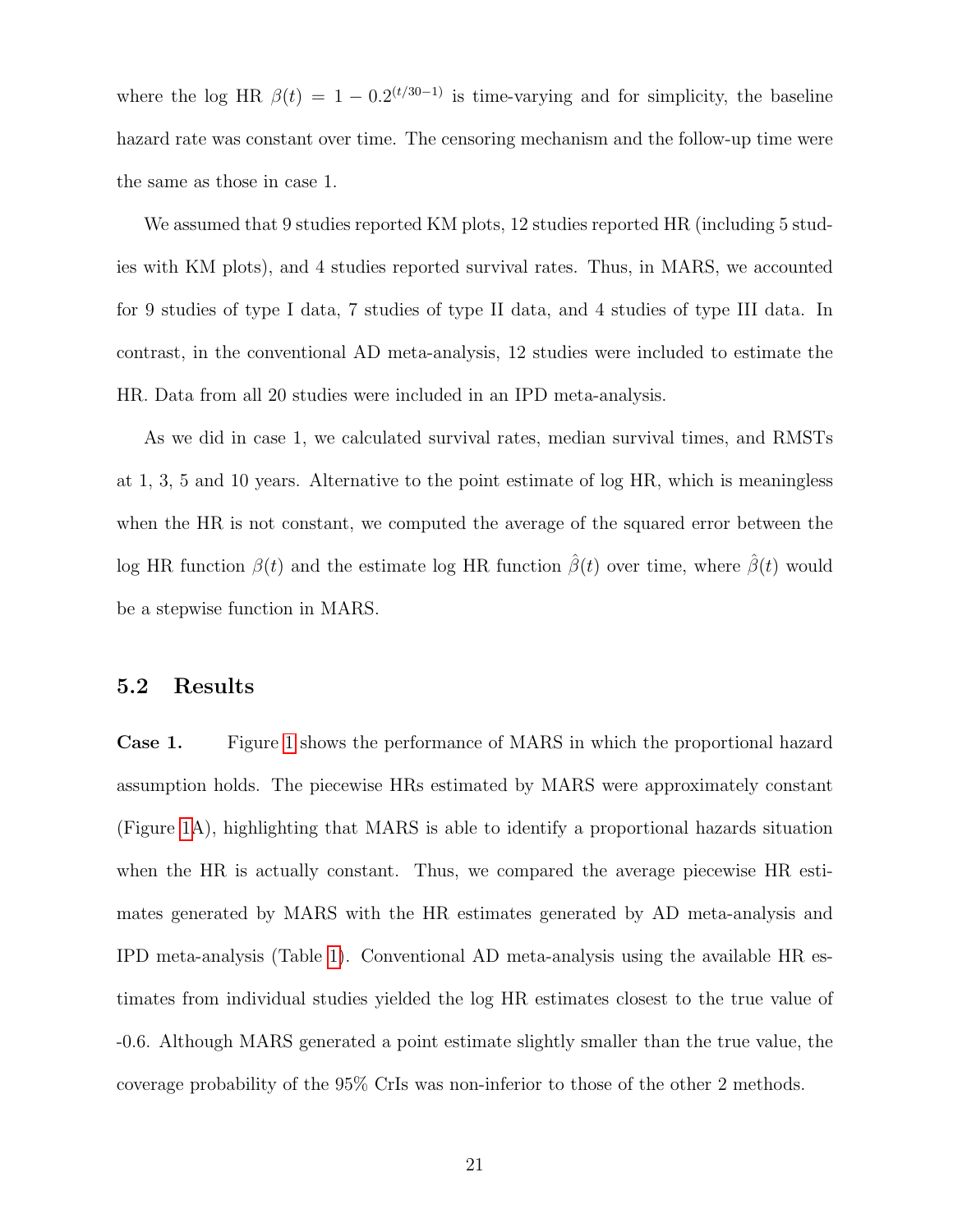|                              |            | $log$ HR      |      |      |                |  |  |
|------------------------------|------------|---------------|------|------|----------------|--|--|
|                              |            | Mean $(SD)$   | MSE  | CP   | Length of CrIs |  |  |
| Case 1: proportional hazards | MARS       | $-0.63(0.10)$ | 2.66 | 0.98 | 0.48           |  |  |
|                              | <b>IPD</b> | $-0.64(0.10)$ | 2.70 | 0.95 | 0.49           |  |  |
|                              | AD         | $-0.59(0.12)$ | 2.55 | 0.96 | 0.46           |  |  |
| Case 2: time-varying hazards | MARS       | 0.19(0.10)    | 0.24 |      |                |  |  |
|                              | <b>IPD</b> | 0.23(0.09)    | 0.19 |      |                |  |  |
|                              | AD         | 0.05(0.08)    | 1.48 |      |                |  |  |

<span id="page-21-0"></span>Table 1: Comparison of HR estimates. Abbreviations: CP, coverage probability of 95% confidence interval (CI) or 95% credible interval (CrI).

The estimated survival probabilities of both groupsgroup  $X=0$  and group  $X=1$  are shown in Figure [1B](#page-22-0) and [1D](#page-22-0), respectively. MARS provided similar point estimates with slightly larger variability. Specifically, the true survival rates of the  $X = 0$  group at 3, 5, and 10 years were 0.55, 0.46 and 0.33, respectively (table [2\)](#page-23-0). With MARS, the 95% CrIs were more likely to cover the true survival rates at 3 years, 5 years and 10 years, whereas the IPD meta-analysis provided a more precise estimate of those survival rates.

Regarding the median survival time and RMST (Figure [1C](#page-22-0) and Table [2\)](#page-23-0), MARS had similar operating characteristics to those of the IPD analysis, and a higher coverage probability due to wider 95% CrIs length. The mean relative efficiency of MARS to IPD metaanalysis was 1.22, indicating that MARS had reasonable efficiency loss compared with IPD meta-analysis.

Case 2. Figure [2](#page-24-0) demonstrates the performance of MARS using 3 types of data to provide estimates of various summary measures when the proportional hazards assumption is violated. The average of squared error of MARS (0.24) was higher than that of the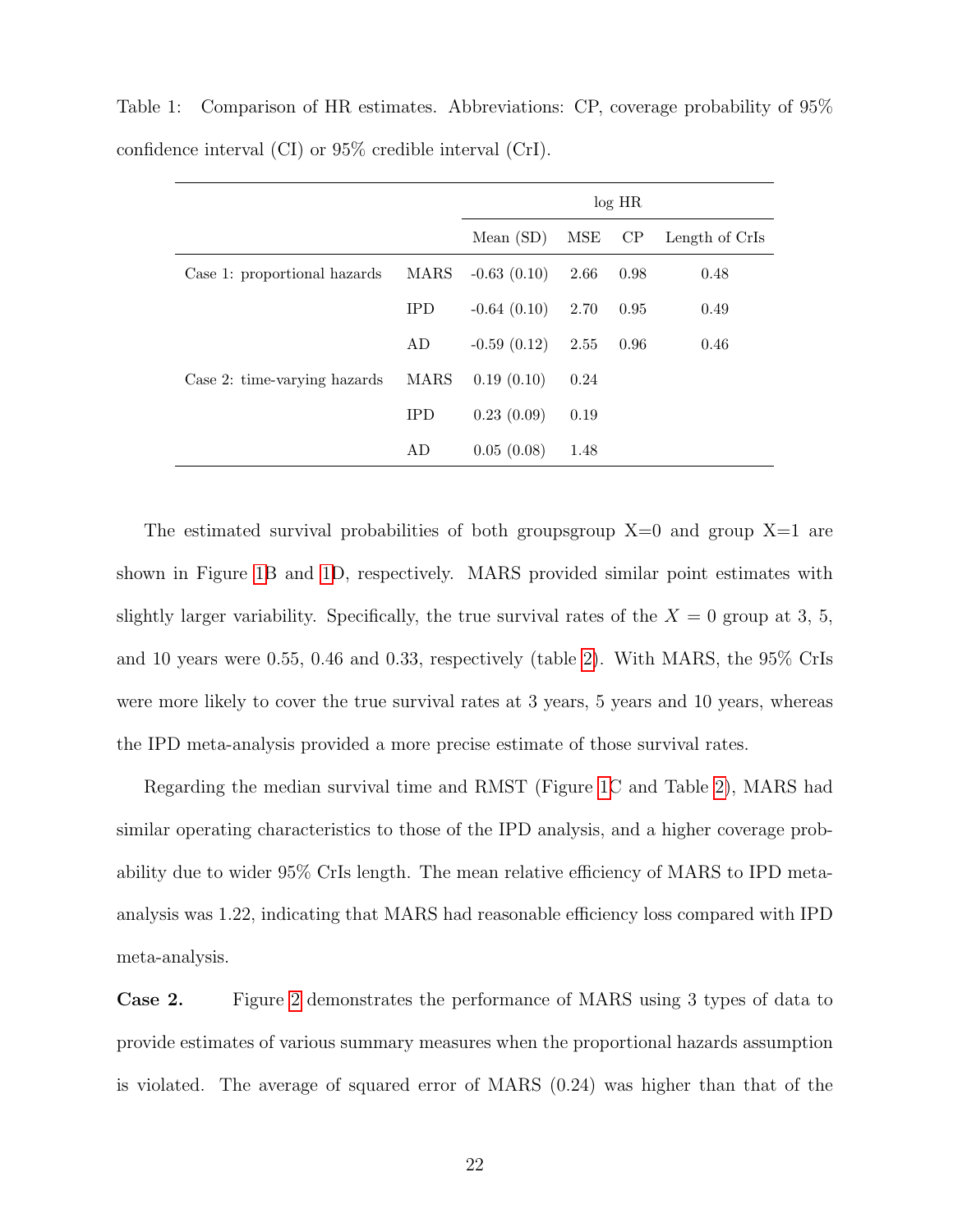

<span id="page-22-0"></span>Figure 1: Comparison of the performances of MARS and IPD meta-analysis in the simulation study under proportional hazard. (A) Estimated piecewise HRs; (C) Differences in RMSTs; (B) and (D) Survival probabilities of group  $X = 0$  and group  $X = 1$ , respectively.

IPD meta-analysis but much smaller than that of conventional AD meta-analysis, which is inappropriate in this situation (Table [1\)](#page-21-0).

MARS had good performance in estimating survival probabilities (Figure [2B](#page-24-0) and [2D](#page-24-0)). The survival rates MARS generated for both groups were almost identical to those generated from IPD meta-analysis. In long-term follow-up, both methods slightly over-estimated survival rates for group  $X = 1$ . This can be explained by the shrinkage effect in Bayesian estimation of time-varying HR function [2A](#page-24-0)). Even though the HRs were over-estimated in early years, it effected less to the estimated survival rates due to the low hazard rates in that period. The 95% CrIs generated with MARS were a little wider, but also had a higher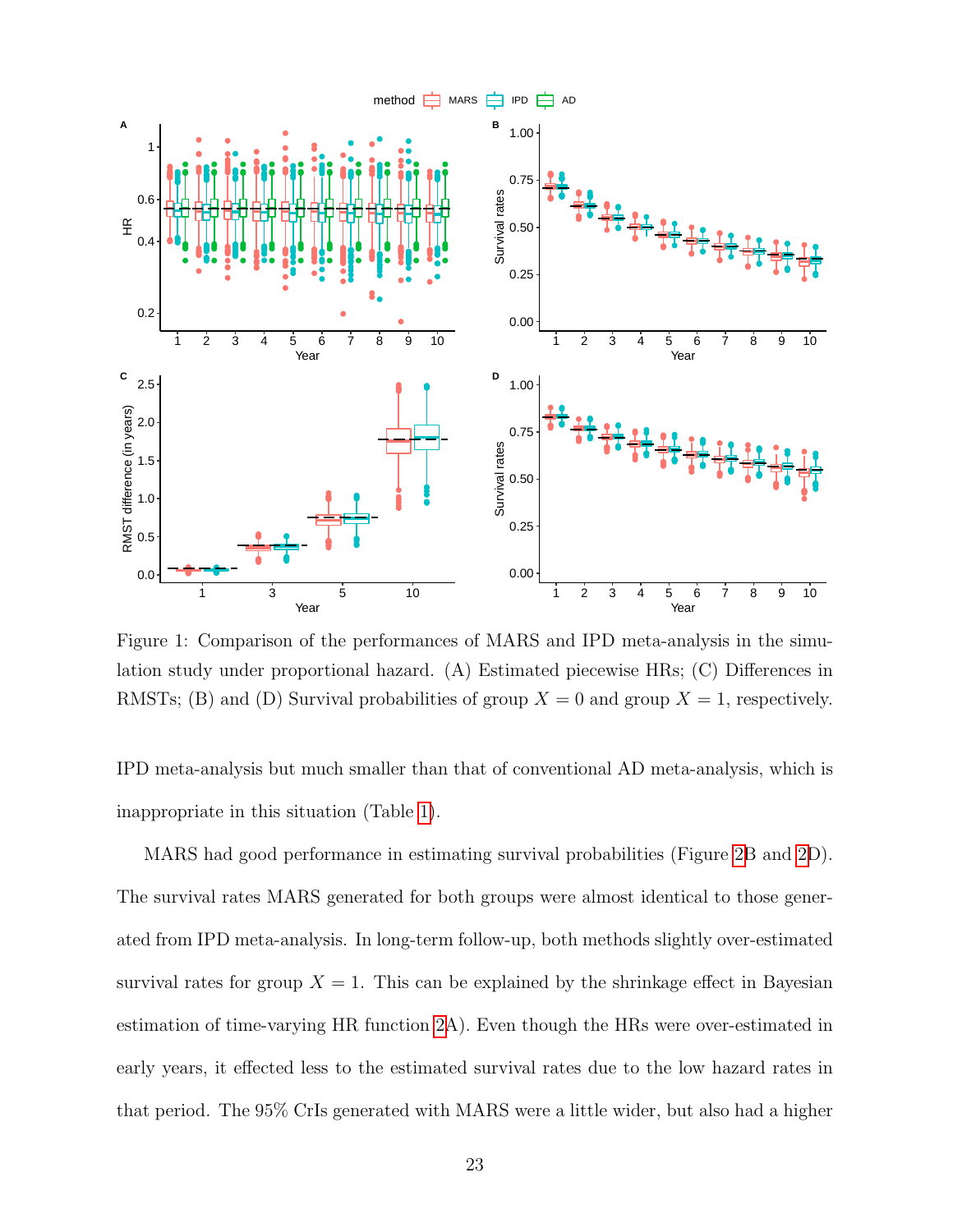<span id="page-23-0"></span>Table 2: Comparison of SR, MS and RMST. Abbreviations: CP, coverage probabitility of

|                    | $x=0$       |                               |            |                                                                          | $x=1$       |  |      |  |                                                      |  |
|--------------------|-------------|-------------------------------|------------|--------------------------------------------------------------------------|-------------|--|------|--|------------------------------------------------------|--|
|                    | <b>MARS</b> |                               | <b>IPD</b> |                                                                          | <b>MARS</b> |  | IPD. |  |                                                      |  |
|                    |             |                               |            | True Average(SD) CP Average(SD) CP                                       |             |  |      |  | True Average(SD) CP Average(SD) CP                   |  |
| Case 1 SR at 3 yrs |             | $0.55$ $0.55$ $(0.02)$ $0.97$ |            | $0.55(0.02)$ 0.95                                                        |             |  |      |  | $0.72$ $0.72$ $(0.02)$ $0.95$ $0.73$ $(0.02)$ $0.91$ |  |
| SR at 5 yrs        | 0.46        | $0.46(0.02)$ 0.98             |            | $0.46(0.02)$ 0.95                                                        |             |  |      |  | 0.65 0.65 (0.02) 0.95 0.66 (0.02) 0.90               |  |
| SR at 10 yrs       | 0.33        | $0.32(0.03)$ 0.98             |            | $0.32(0.02)$ 0.97                                                        |             |  |      |  | 0.55 0.53 (0.03) 0.95 0.55 (0.03) 0.95               |  |
| MS.                | 4.00        | 4.15 (0.48) 0.98              |            | 4.11 (0.44) 0.95                                                         |             |  |      |  |                                                      |  |
| RMST at 5 yrs      | 3.04        |                               |            | 3.11 (0.09) 0.90 3.11 (0.08) 0.87 3.76 3.83 (0.08) 0.86 3.84 (0.08) 0.74 |             |  |      |  |                                                      |  |
| <b>RMST Diff</b>   | 0.75        | $0.72(0.11)$ 0.93             |            | $0.74(0.10)$ 0.94                                                        |             |  |      |  |                                                      |  |
| <b>RMST Ratio</b>  |             | 1.25 1.23 (0.04) 0.93         |            | $1.24(0.04)$ 0.93                                                        |             |  |      |  |                                                      |  |
| Case 2 SR at 3 yrs | 0.70        | $0.70(0.01)$ 0.99             |            | $0.70(0.01)$ 0.96                                                        |             |  |      |  | $0.84$ $0.83$ $(0.02)$ $0.94$ $0.83$ $(0.01)$ $0.91$ |  |
| SR at 5 yrs        | 0.55        | $0.55(0.02)$ 0.98             |            | $0.55(0.01)$ 0.96                                                        |             |  |      |  | 0.54 0.54 (0.02) 0.96 0.54 (0.02) 0.93               |  |
| SR at 10 yrs       | 0.30        | $0.30(0.02)$ 0.99             |            | $0.30(0.02)$ 0.98                                                        |             |  |      |  | $0.12$ $0.13$ $(0.03)$ $0.96$ $0.12$ $(0.02)$ $0.95$ |  |
| MS.                | 5.78        | 5.83 (0.32) 0.98              |            | 5.86 (0.26) 0.96                                                         |             |  |      |  | 5.27 5.30 (0.18) 0.95 5.29 (0.15) 0.92               |  |
| RMST at 5 yrs      | 3.76        |                               |            | 3.77 (0.06) 0.98 3.78 (0.05) 0.95 4.24 4.21 (0.05) 0.92 4.21 (0.04) 0.88 |             |  |      |  |                                                      |  |
| <b>RMST Diff</b>   | 0.48        | $0.44(0.07)$ 0.92             |            | $0.44(0.06)$ 0.88                                                        |             |  |      |  |                                                      |  |
| <b>RMST Ratio</b>  | 1.13        | $1.12(0.02)$ 0.91             |            | 1.12(0.02)                                                               | 0.87        |  |      |  |                                                      |  |

95% CrI; SR, survival rate; MS, median survival time.

probability to cover the true values at all time points (Table [2\)](#page-23-0).

MARS was also able to give valid estimates of median survival time and RMSTs at 5 years with minor deviations from the true values (Table [2\)](#page-23-0).

# 6 Application

In our application of MARS to assess the MRD effects in AML dataset, we used time segments of 0-6 months and every 6 months of follow-up thereafter to a maximum of 11 years (22 intervals total).

The meta-analysis survival curves for DFS are shown in the figure [3A](#page-25-0), representing the survival probabilities over years. Generally, the DFS was better for subjects who showed MRD negative than those who had positive MRD status. The estimated DFS at 5 years were 65% (95% CrI, 59%-70%) for MRD negative group and 25% (95% CrI, 19%- 32%) for MRD positive group. Figure [3B](#page-25-0) shows the survival curves for DFS synthesizing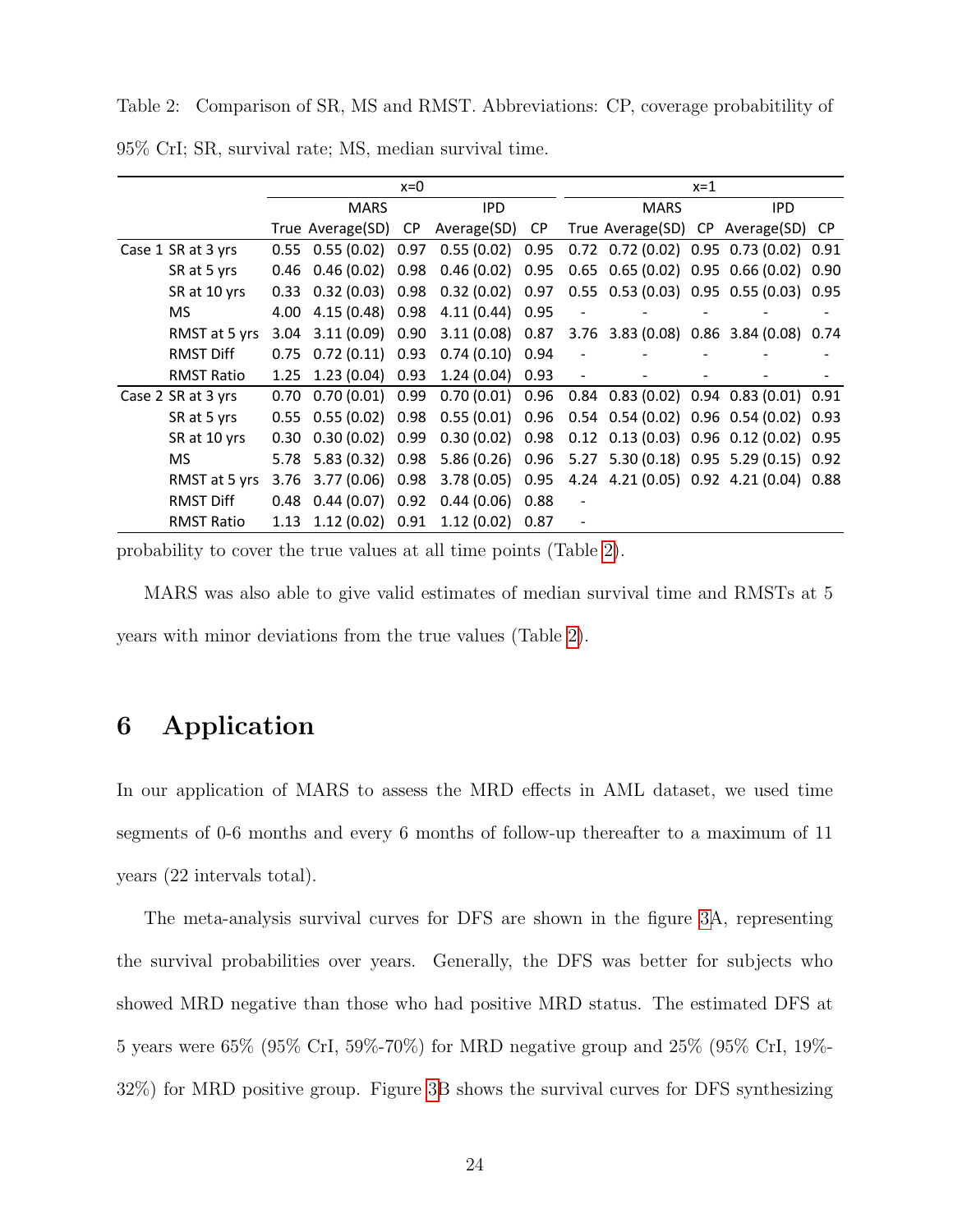

<span id="page-24-0"></span>Figure 2: Comparison of the performances of MARS and IPD meta-analysis in the simulation study when non proportional hazard. (A)Estimated piecewise HRs. (C) Differences in RMST. (B and D) Survival probabilities of group  $X = 0$  and group  $X = 1$ , respectively.

only reconstructed survival data (type I data) of 16 studies. Survival probabilities of both groups in figure [3B](#page-25-0) are lower than those in figure [3A](#page-25-0), and the 95% credible interval (CrI) was significantly narrower in figure [3B](#page-25-0) than CrI in figure [3A](#page-25-0). Both discrepancies in point estimates and variability reflect the selection bias and extractor bias resulting from using only type 1 data and consequently suggest to conduct complete data analysis for heterogeneity estimation rather than using partial data, especially when the total number of studies included for meta-analysis is not large. The median survival time for MRD negative group is unavailable as the estimated survival probability at the end of study is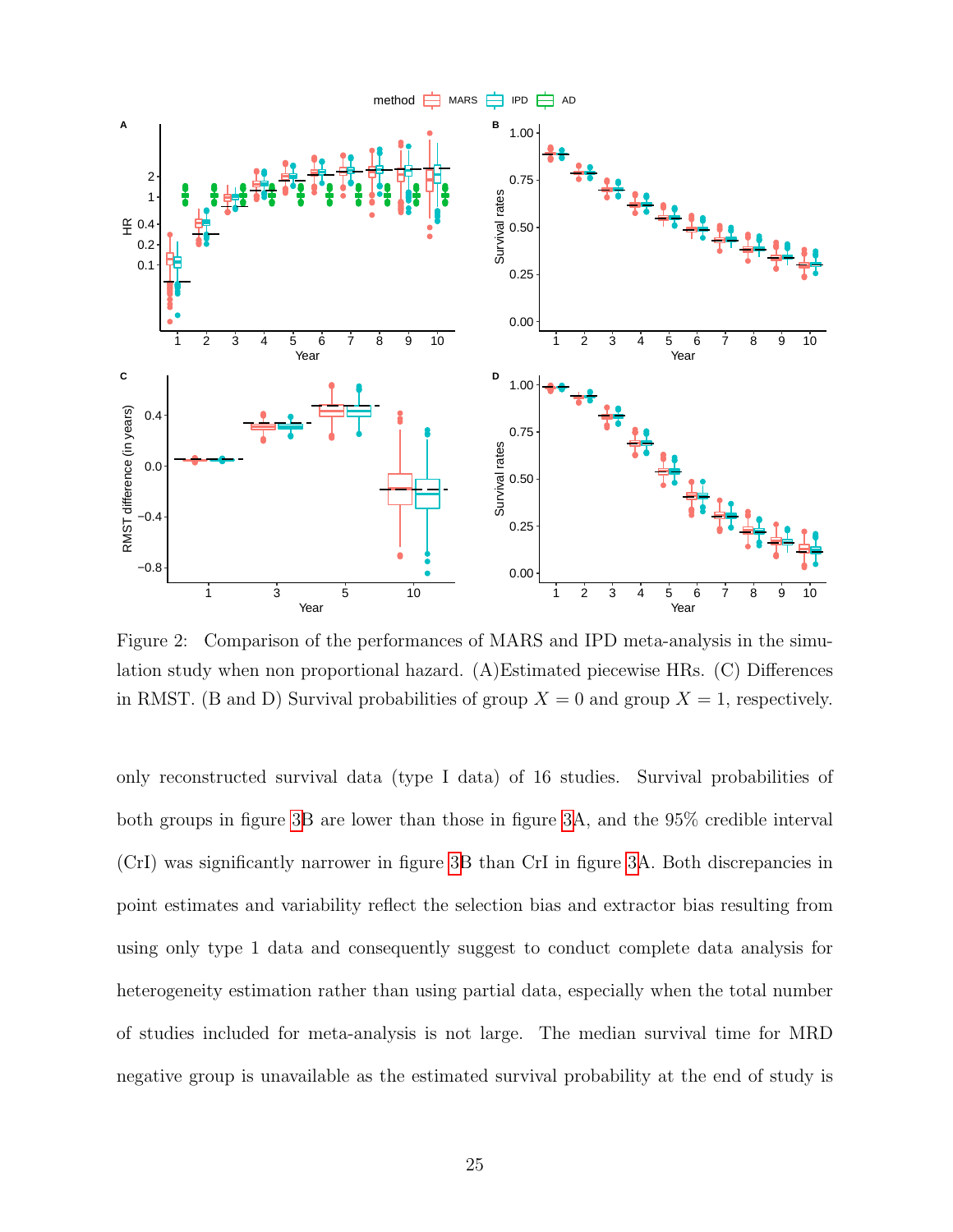

about 0.56, while the median survival time for MRD positive group is around 1.08 years.

<span id="page-25-0"></span>Figure 3: Estimated DFS curves, stratified by MRD status, and estimated RMSTs. (A) Survival probabilities, with 95% CrIs, estimated using all 3 types of survival data. (B) Survival probabilities, with 95% CrIs, estimated using only reconstructed survival data. (C) Estimated RMSTs and corresponding 95% CrIs for MRD-negative patients and MRDpositive patients at various times.

The RMSTs of both groups at 1, 3, 5, and 10 years are shown in Figure 3C. Patients who were MRD-negative had a longer RMST than patients who were MRD-positive. The estimated RMST at 5 years was 3.73 years (95% CrI, 3.51-3.93) for MRD negative group, while that for MRD positive group was 2.06 years (95% CrI, 1.79-2.35).

# 7 Discussion

In this work, we present MARS, a novel AD meta-analytic approach to exploit reconstructed survival data as a valuable source of information. Reconstructed survival data, which can be deemed as an AD alternative to IPD, enables theoretical advantages similar to using IPD in both meta-analytic modeling and reporting. To systematically assess previous research studies, we develop a Bayesian multilevel modeling framework consolidating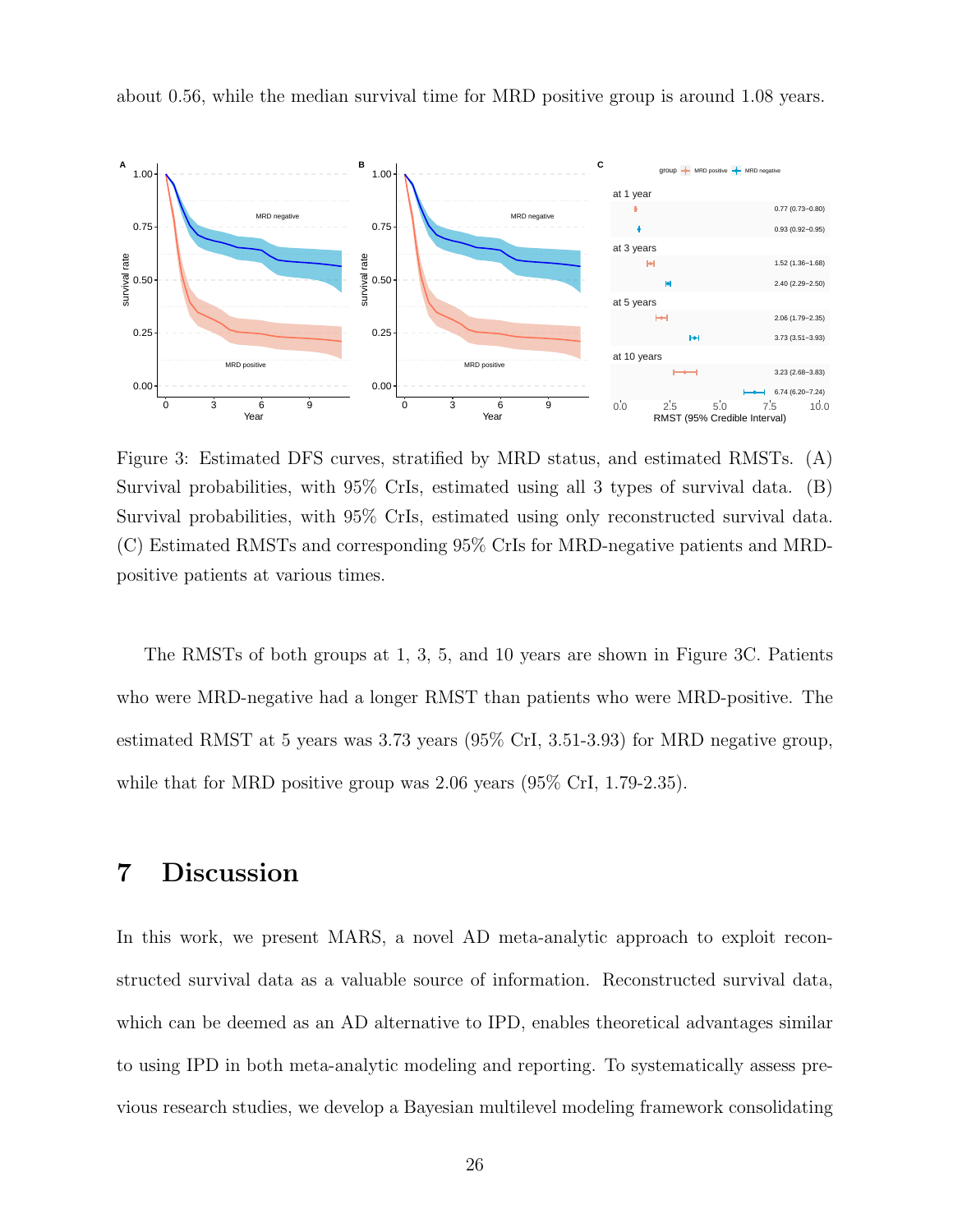3 regular types of survival information: 1) the reconstructed survival data elicited from published Kaplan-Meier curves, 2) log HR estimates, and 3) survival rates at specific time points. For the estimation of the HR function and survival probabilities, the piecewise exponential functions are employed with  $AR(1)$  correlations to model time-varying effects, the study effects are intrinsically weighted by the length of follow-up study duration, and MCMC allows exact inference for point estimation and uncertainty quantification. We establish the theoretical large sample properties, including consistency and relative efficiency, and provide conditions under which the MARS may coincide in efficiency with the IPD analysis. In finite sample, the MARS demonstrates comparable performance to IPD meta-analysis through simulation studies, under both the constant and time-varying hazard ratio scenarios. As suggested by the motivating MRD example, this research endeavor can congruously promote clinical research and assist regulatory decisions.

Meta-analysis modeling approaches for continuous and binary outcomes are relatively well developed, but less work has been done with time-to-event outcomes [\(Freeman &](#page-30-6) [Carpenter 2017\)](#page-30-6). Given the high prevalence of clinical studies in which the proportional hazards assumption is violated, the validity of AD meta-analysis is often in question. The considerable popularity in meta-analysis of survival endpoints suggests the critical need for a modeling approach that can relax proportional hazards assumption [\(Rulli et al. 2018\)](#page-34-2).

The development of the MARS method contributes to the meta-analysis literature in several ways. In particular, MARS relaxes the proportional hazards assumption in individual clinical studies, which is a fundamental restriction in the meta-analysis using HR estimates [\(Higgins et al. 2020\)](#page-31-0). To derive valid inference for a given population, MARS comprehensively utilizes the most evidence available in the literature, and thereby mitigates the selection bias by including studies that have partial survival information. Sensible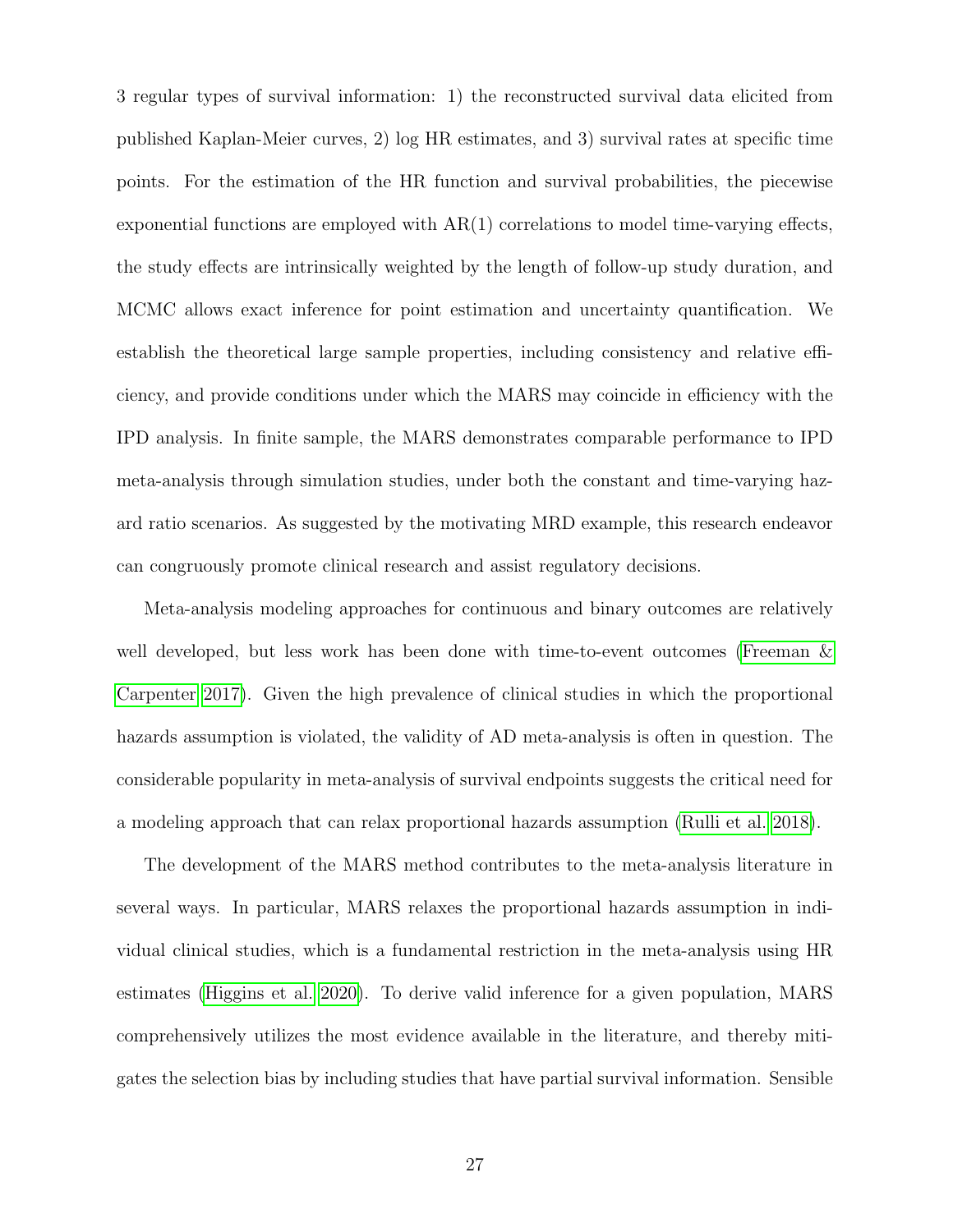summary measurements can be derived conveniently to enrich AD meta-analytic reporting for time-to-event endpoints. For example, survival probabilities can be generated for visual presentation to inform the risk of study group over time. Alternative statistics, such as survival probabilities and RMSTs, can be derived to better inform meta-analysis reporting especially if the proportional hazard assumption is not met. In summary, by addressing various limitations of current approaches, the MARS method effectively extends the classical framework of AD meta-analysis for survival endpoints.

Only 25% of published IPD meta-analyses have had access to all IPD [\(Nevitt et al.](#page-32-1) [2017\)](#page-32-1). A generalization of the MARS method can be applied to combine IPD and AD data for survival endpoints [\(Riley et al. 2007\)](#page-33-1), or process information together with singlearm trials or multiple treatments to incorporate real-world evidence [\(Begg & Pilote 1991,](#page-29-7) [Zhang et al. 2019\)](#page-35-4). Additionally, one future methodological exploration is to employ alternative strategies for estimating time-varying effects. [Jansen](#page-31-6) [\(2011\)](#page-31-6), [Jansen & Cope](#page-31-7) [\(2012\)](#page-31-7) used fractional polynomials [\(Royston & Altman 1994\)](#page-33-6) to model the time-varying hazard functions in a two-step IPD analysis of time-to-event data. Fractional polynomials are a parsimonious alternative to regular polynomials and provide flexible parameterization for continuous variables. However, the shape of a fractional polynomial may result in unexpected end effects which may jeopardize the overall accuracy. [Freeman & Carpenter](#page-30-6) [\(2017\)](#page-30-6) applied the Royston-Parmar model with the baseline log-cumulative hazard modeled by restricted cubic splines. However, their formulation failed to guarantee the monotonicity of the cumulative hazard function. Possibly, one solution is to adopt the extended multiresolution hazard model [\(Hagar et al. 2017\)](#page-30-7) for reconstructed survival data.

### SUPPLEMENTARY MATERIAL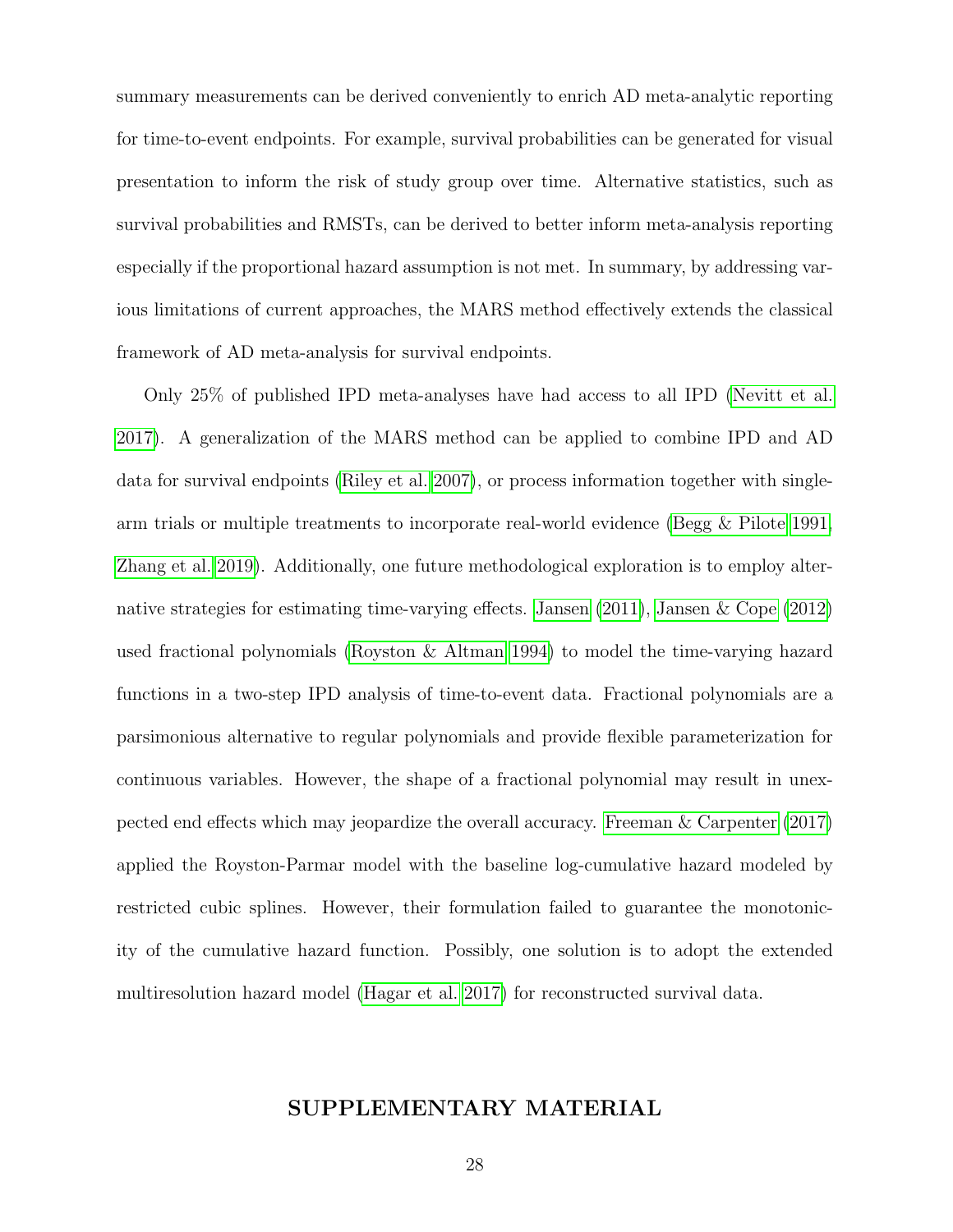Title: Supplementary Materials for "Evidence synthesis with reconstructed survival data".

(PDF file)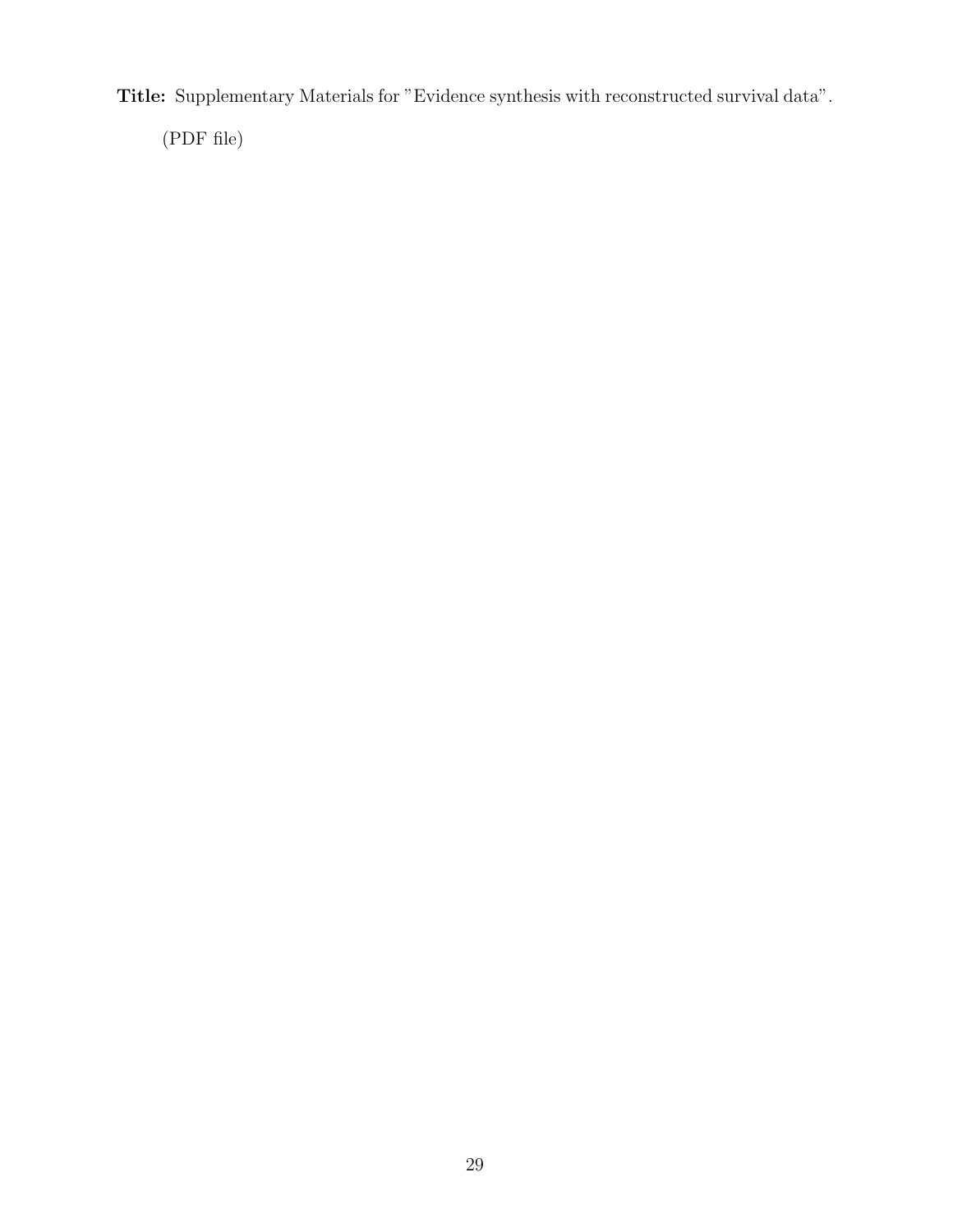# References

- <span id="page-29-2"></span>Arends, L. R., Hunink, M. M. & Stijnen, T. (2008), 'Meta-analysis of summary survival curve data', Statistics in medicine  $27(22)$ , 4381-4396.
- <span id="page-29-0"></span>Batson, S., Greenall, G. & Hudson, P. (2016), 'Review of the reporting of survival analyses within randomised controlled trials and the implications for meta-analysis', PLoS One 11(5), e0154870.
- <span id="page-29-7"></span>Begg, C. B. & Pilote, L. (1991), 'A model for incorporating historical controls into a metaanalysis', Biometrics pp. 899–906.
- <span id="page-29-1"></span>Begg, C. B., Pilote, L. & McGlave, P. B. (1989), 'Bone marrow transplantation versus chemotherapy in acute non-lymphocytic leukemia: a meta-analytic review', European Journal of Cancer and Clinical Oncology 25(11), 1519–1523.
- <span id="page-29-4"></span>Berry, D. A., Zhou, S., Higley, H., Mukundan, L., Fu, S., Reaman, G. H., Wood, B. L., Kelloff, G. J., Jessup, J. M. & Radich, J. P. (2017), 'Association of minimal residual disease with clinical outcome in pediatric and adult acute lymphoblastic leukemia: a meta-analysis',  $JAMA$  oncology  $3(7)$ , e170580–e170580.
- <span id="page-29-6"></span>Chen, D.-G., Liu, D., Min, X. & Zhang, H. (2020), 'Relative efficiency of using summary versus individual data in random-effects meta-analysis', Biometrics 76(4), 1319–1329.
- <span id="page-29-3"></span>Combescure, C., Foucher, Y. & Jackson, D. (2014), 'Meta-analysis of single-arm survival studies: a distribution-free approach for estimating summary survival curves with random effects', Statistics in medicine 33(15), 2521–2537.
- <span id="page-29-5"></span>Crowther, M. J., Riley, R. D., Staessen, J. A., Wang, J., Gueyffier, F. & Lambert, P. C.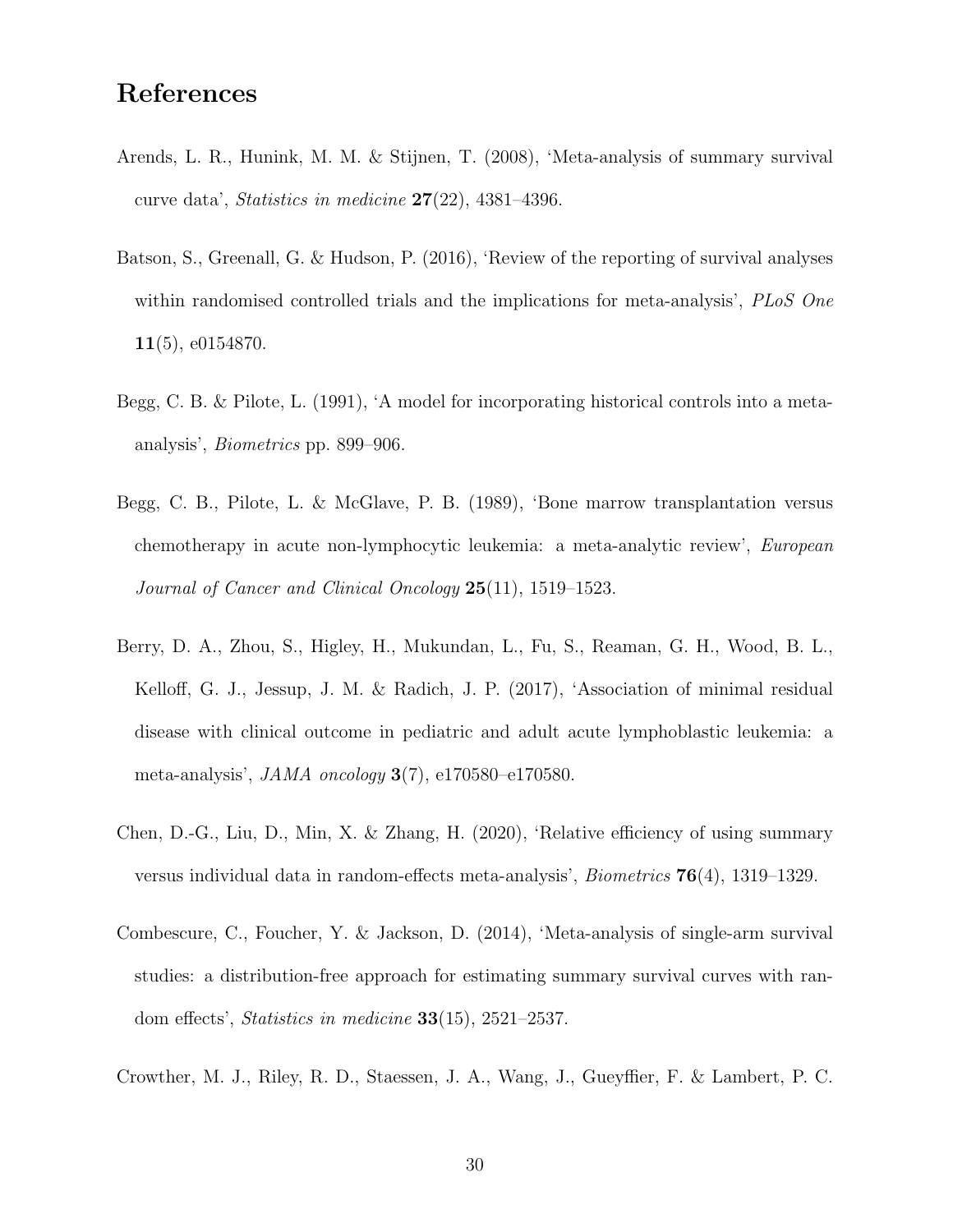(2012), 'Individual patient data meta-analysis of survival data using poisson regression models', BMC Medical Research Methodology 12(1), 34.

- <span id="page-30-1"></span>Dear, K. B. (1994), 'Iterative generalized least squares for meta-analysis of survival data at multiple times', Biometrics pp. 989–1002.
- <span id="page-30-0"></span>FDA (2018), Guidance for Industry: Meta-Analyses of Randomized, Controlled, Clinical Trials (RCTs) to Evaluate the Safety of Human Drugs or Biologic Products, Technical report.
- <span id="page-30-2"></span>FDA (2020), Guidance for Industry: Hematologic Malignancies: Regulatory Considerations for Use of Minimal Residual Disease in Development of Drug and Biological Products for Treatment, Technical report.
- <span id="page-30-6"></span>Freeman, S. C. & Carpenter, J. R. (2017), 'Bayesian one-step ipd network meta-analysis of time-to-event data using royston-parmar models', Research synthesis methods  $8(4)$ , 451– 464.
- <span id="page-30-4"></span>Gelman, A., Carlin, J. B., Stern, H. S., Dunson, D. B., Vehtari, A. & Rubin, D. B. (2013), Bayesian data analysis, CRC press.
- <span id="page-30-5"></span>Guo, C. & Liang, Y. (2019), Analyzing restricted mean survival time using sas/stat, in 'SAS global forum proceedings Paper SAS3013-2019, SAS Institute Inc'.
- <span id="page-30-3"></span>Guyot, P., Ades, A., Ouwens, M. J. & Welton, N. J. (2012), 'Enhanced secondary analysis of survival data: reconstructing the data from published kaplan-meier survival curves', BMC medical research methodology  $12(1)$ , 9.
- <span id="page-30-7"></span>Hagar, Y., Dignam, J. J. & Dukic, V. (2017), 'Flexible modeling of the hazard rate and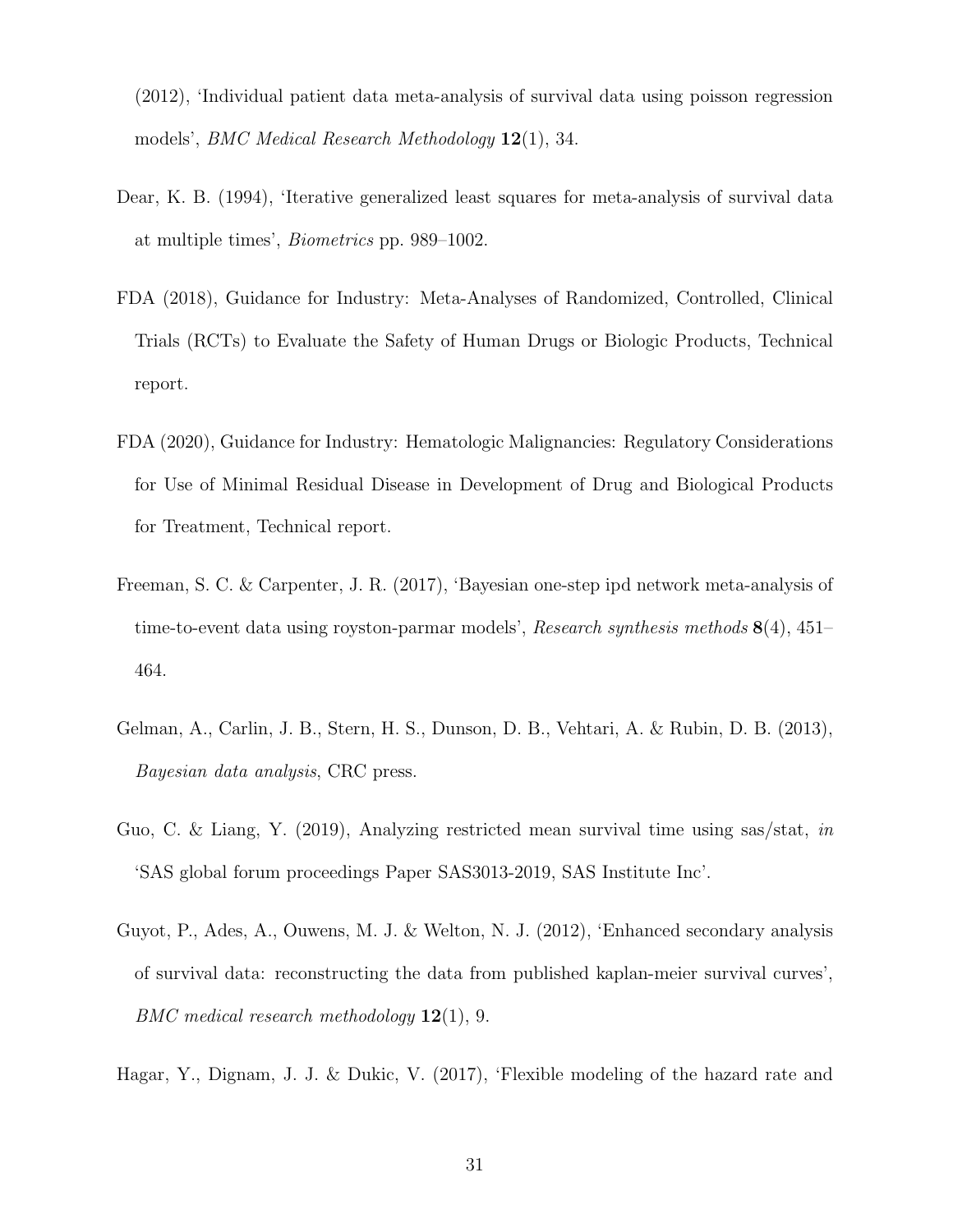treatment effects in long-term survival studies', Statistical methods in medical research  $26(5)$ , 2455–2480.

- <span id="page-31-0"></span>Higgins, J. P., Thomas, J., Chandler, J., Cumpston, M., Li, T., Page, M. J. & Welch, V. A. (2020), Cochrane handbook for systematic reviews of interventions, John Wiley & Sons.
- <span id="page-31-4"></span>Holford, T. R. (1980), 'The analysis of rates and of survivorship using log-linear models', Biometrics pp. 299–305.
- <span id="page-31-3"></span>Hoyle, M. W. & Henley, W. (2011), 'Improved curve fits to summary survival data: application to economic evaluation of health technologies', BMC medical research methodology  $11(1), 139.$
- <span id="page-31-2"></span>Hunink, M. G. & Wong, J. B. (1994), 'Meta-analysis of failure-time data with adjustment for covariates', Medical Decision Making 14(1), 59–70.
- <span id="page-31-6"></span>Jansen, J. P. (2011), 'Network meta-analysis of survival data with fractional polynomials', BMC medical research methodology  $11(1)$ , 1–14.
- <span id="page-31-7"></span>Jansen, J. P. & Cope, S. (2012), 'Meta-regression models to address heterogeneity and inconsistency in network meta-analysis of survival outcomes', BMC medical research methodology  $12(1)$ , 152.
- <span id="page-31-5"></span>Kim, D. H., Uno, H. & Wei, L.-J. (2017), 'Restricted mean survival time as a measure to interpret clinical trial results', JAMA cardiology 2(11), 1179–1180.
- <span id="page-31-1"></span>Kristiansen, I. (2012), 'Prm39 survival curve convergences and crossing: a threat to validity of meta-analysis?', Value in health 15(7), A652.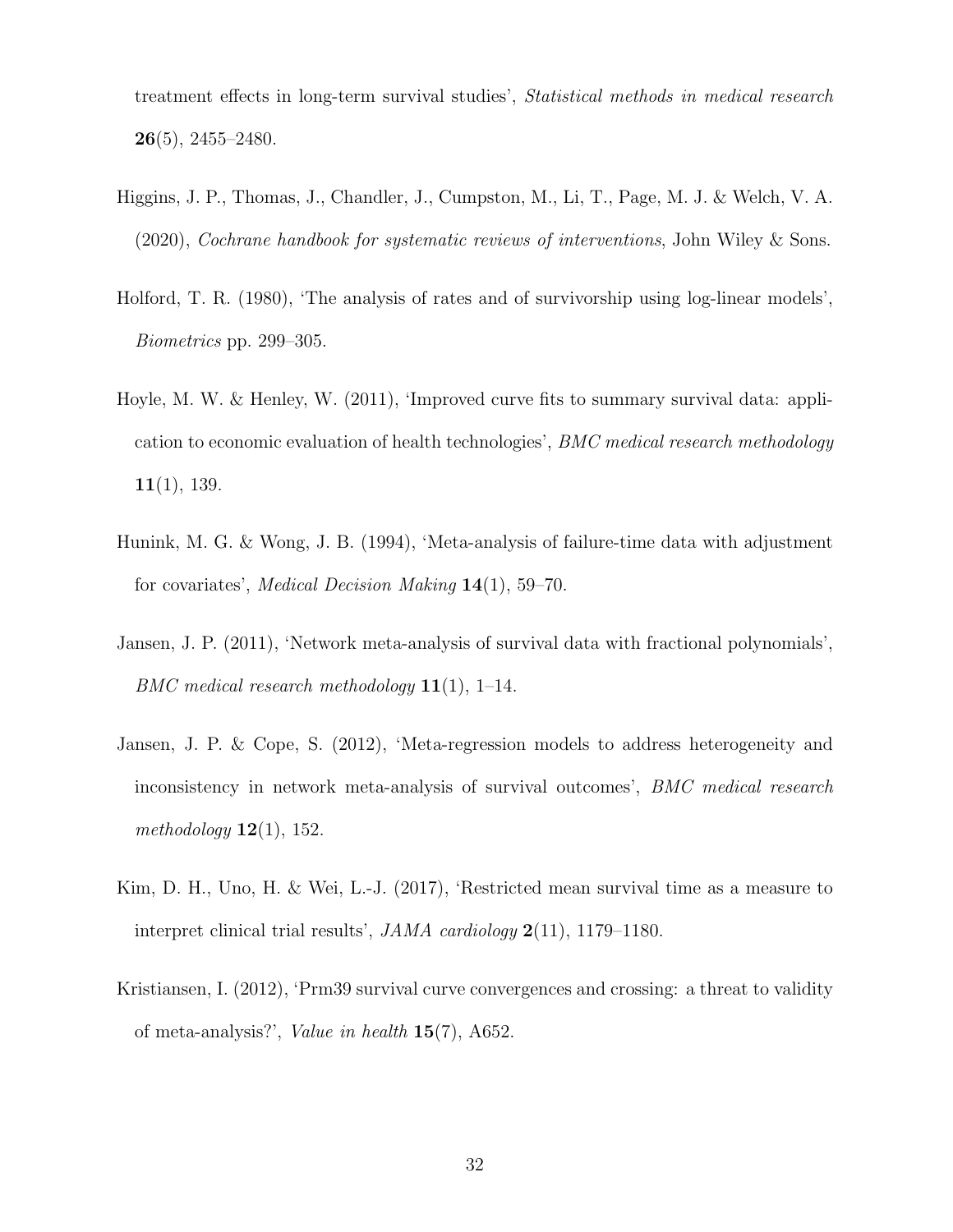- <span id="page-32-5"></span>Laird, N. & Olivier, D. (1981), 'Covariance analysis of censored survival data using loglinear analysis techniques', Journal of the American Statistical Association 76(374), 231– 240.
- <span id="page-32-7"></span>Lin, D.-Y. & Zeng, D. (2010), 'On the relative efficiency of using summary statistics versus individual-level data in meta-analysis', Biometrika 97(2), 321–332.
- <span id="page-32-3"></span>Liu, Z., Rich, B. & Hanley, J. A. (2014), 'Recovering the raw data behind a non-parametric survival curve', Systematic reviews  $3(1)$ , 151.
- <span id="page-32-0"></span>Marciniak, T. A. (2017), 'There are no published meta-analyses with all individual patient data', bmj 357.
- <span id="page-32-6"></span>Michiels, S., Piedbois, P., Burdett, S., Syz, N., Stewart, L. & Pignon, J.-P. (2005), 'Metaanalysis when only the median survival times are known: a comparison with individual patient data results', International journal of technology assessment in health care  $21(1), 119.$
- <span id="page-32-2"></span>Moher, D., Hopewell, S., Schulz, K. F., Montori, V., Gøtzsche, P. C., Devereaux, P., Elbourne, D., Egger, M. & Altman, D. G. (2012), 'Consort 2010 explanation and elaboration: updated guidelines for reporting parallel group randomised trials', International journal of surgery  $10(1)$ , 28–55.
- <span id="page-32-1"></span>Nevitt, S. J., Marson, A. G., Davie, B., Reynolds, S., Williams, L. & Smith, C. T. (2017), 'Exploring changes over time and characteristics associated with data retrieval across individual participant data meta-analyses: systematic review', bmj 357.
- <span id="page-32-4"></span>Parmar, M. K., Torri, V. & Stewart, L. (1998), 'Extracting summary statistics to perform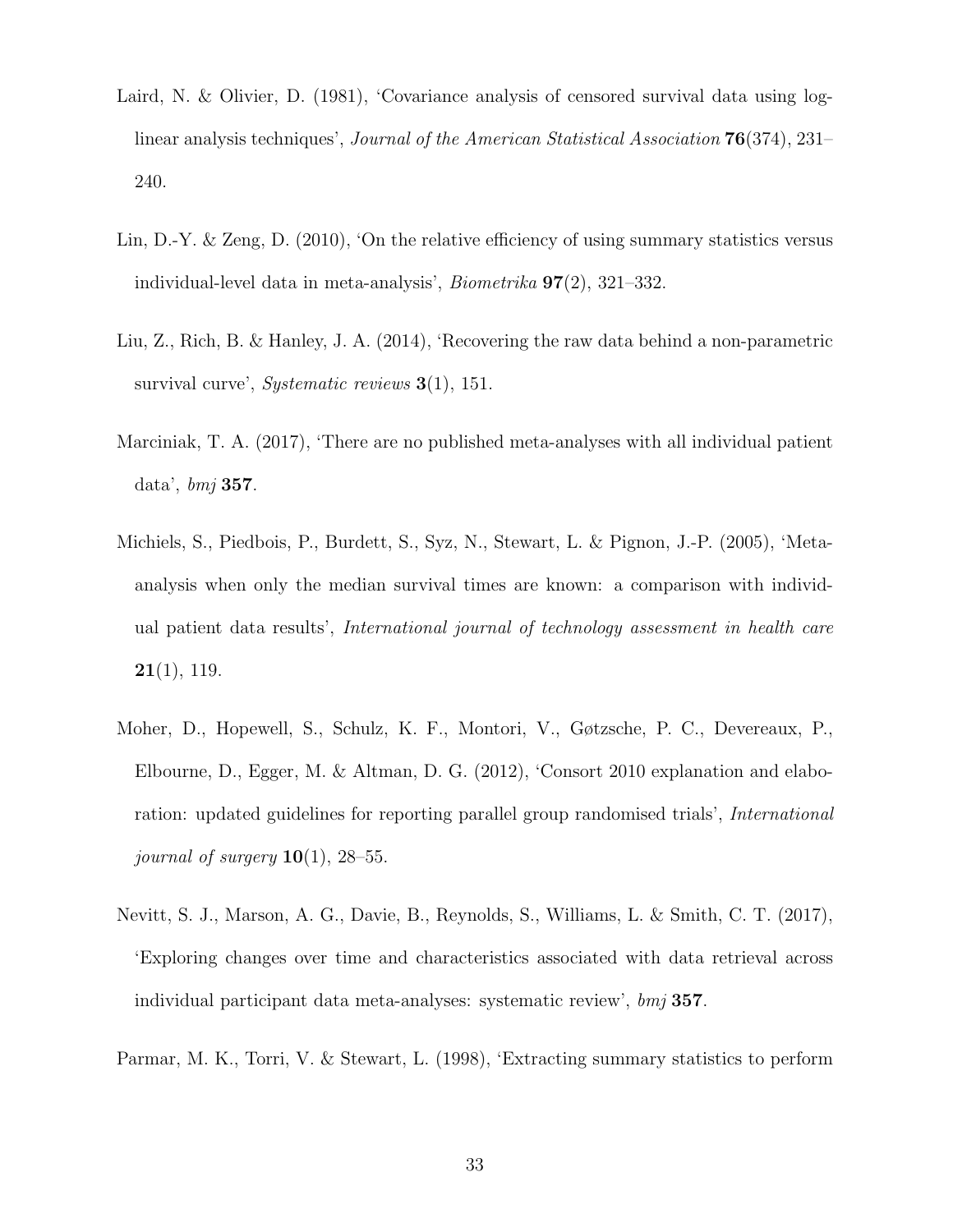meta-analyses of the published literature for survival endpoints', Statistics in medicine 17(24), 2815–2834.

- <span id="page-33-2"></span>Pocock, S. J., Clayton, T. C. & Altman, D. G. (2002), 'Survival plots of time-to-event outcomes in clinical trials: good practice and pitfalls', The Lancet 359(9318), 1686– 1689.
- <span id="page-33-4"></span>Rach, E. A., Kalra, S., Williams, T. & Hung, H.-L. (2016), 'Regulatory informatics reveals minimal residual disease trends in hematologic malignancies', Therapeutic innovation  $\mathcal{B}$ regulatory science  $50(3)$ , 319–329.
- <span id="page-33-3"></span>Reimold, S. C., Chalmers, T. C., Berlin, J. A. & Antman, E. M. (1992), 'Assessment of the efficacy and safety of antiarrhythmic therapy for chronic atrial fibrillation: observations on the role of trial design and implications of drug-related mortality', American heart journal  $124(4)$ , 924–932.
- <span id="page-33-0"></span>Riley, R. D., Lambert, P. C. & Abo-Zaid, G. (2010), 'Meta-analysis of individual participant data: rationale, conduct, and reporting', Bmj 340, c221.
- <span id="page-33-1"></span>Riley, R. D., Simmonds, M. C. & Look, M. P. (2007), 'Evidence synthesis combining individual patient data and aggregate data: a systematic review identified current practice and possible methods', *Journal of clinical epidemiology*  $60(5)$ ,  $431-1$ .
- <span id="page-33-5"></span>Rouder, J. N. & Lu, J. (2005), 'An introduction to bayesian hierarchical models with an application in the theory of signal detection', *Psychonomic bulletin*  $\&$  review 12(4), 573– 604.
- <span id="page-33-6"></span>Royston, P. & Altman, D. G. (1994), 'Regression using fractional polynomials of continuous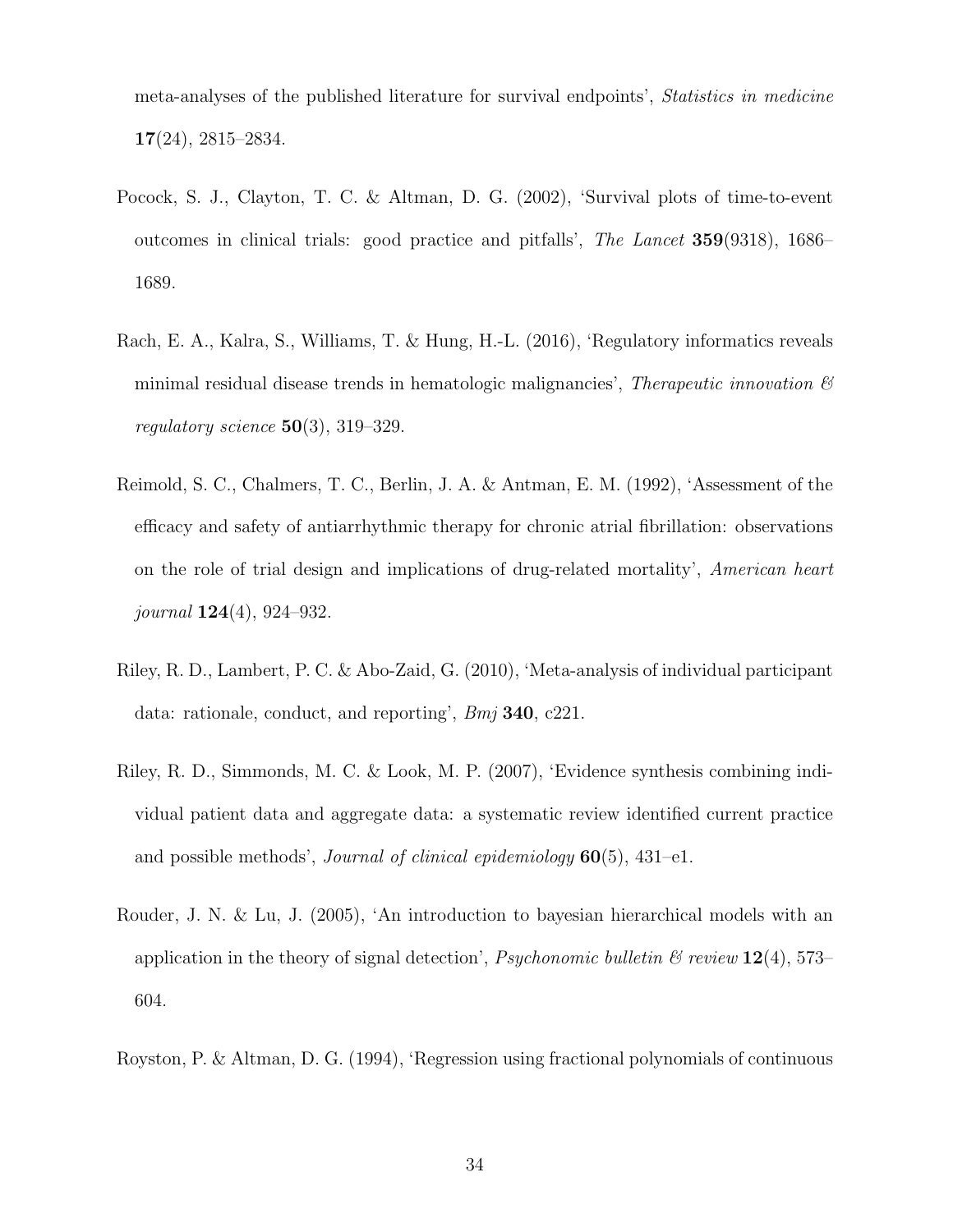covariates: parsimonious parametric modelling', Journal of the Royal Statistical Society: Series C (Applied Statistics) 43(3), 429–453.

- <span id="page-34-6"></span>Royston, P. & Parmar, M. K. (2013), 'Restricted mean survival time: an alternative to the hazard ratio for the design and analysis of randomized trials with a time-to-event outcome', *BMC medical research methodology*  $13(1)$ , 1–15.
- <span id="page-34-2"></span>Rulli, E., Ghilotti, F., Biagioli, E., Porcu, L., Marabese, M., D'Incalci, M., Bellocco, R. & Torri, V. (2018), 'Assessment of proportional hazard assumption in aggregate data: a systematic review on statistical methodology in clinical trials using time-to-event endpoint', *British journal of cancer*  $119(12)$ ,  $1456-1463$ .
- <span id="page-34-5"></span>Saluja, R., Cheng, S., delos Santos, K. A. & Chan, K. K. (2019), 'Estimating hazard ratios from published kaplan-meier survival curves: A methods validation study', Research synthesis methods  $10(3)$ , 465–475.
- <span id="page-34-3"></span>Shore, T., Weinerman, B. & Nelson, N. (1990), 'A meta-analysis of stages i and ii hodgkin's disease', *Cancer*  $65(5)$ , 1155–1160.
- <span id="page-34-4"></span>Short, N. J., Zhou, S., Fu, C., Berry, D. A., Walter, R. B., Freeman, S. D., Hourigan, C. S., Huang, X., Gonzalez, G. N., Hwang, H. et al. (2020), 'Association of measurable residual disease with survival outcomes in patients with acute myeloid leukemia: a systematic review and meta-analysis', JAMA oncology 6(12), 1890–1899.
- <span id="page-34-0"></span>Stewart, L. A. & Clarke, M. (1995), 'Practical methodology of meta-analyses (overviews) using updated individual patient data. cochrane working group', Statistics in medicine 14(19), 2057–2079.
- <span id="page-34-1"></span>Tierney, J. F., Pignon, J.-P., Gueffyier, F., Clarke, M., Askie, L., Vale, C. L., Burdett,